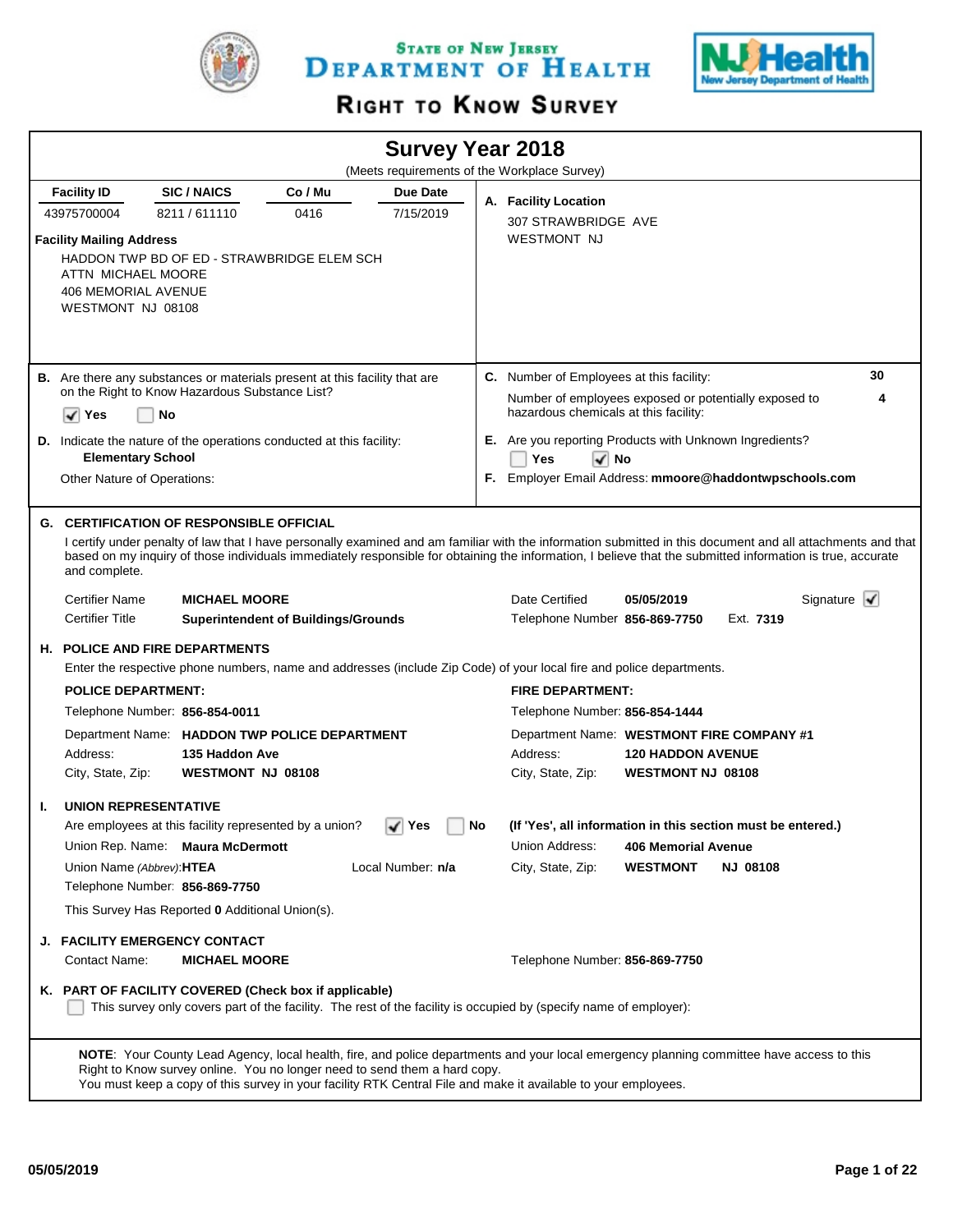|                                             | <b>Product Name</b>      | <b>Manufacturer</b>            | <b>Purpose</b>                      |                  | Location          |            | <b>Container</b>  | Inventory      | <b>Units</b>                | <b>Employees</b><br><b>Exposed</b> |
|---------------------------------------------|--------------------------|--------------------------------|-------------------------------------|------------------|-------------------|------------|-------------------|----------------|-----------------------------|------------------------------------|
| <b>2+2 GUM CUTTER</b><br><b>B101</b>        |                          | <b>BERKEBILE OIL</b>           | Degreaser/Solve<br>nt/Parts Cleaner | <b>MAINT.</b>    |                   | Can        |                   | Less than 1    | <b>Pounds -</b><br>solids   | 4                                  |
| Sub No                                      |                          | <b>Hazardous Chemical Name</b> |                                     |                  | <b>CAS Number</b> |            | <b>DOT Number</b> | <b>Mixture</b> |                             | <b>Special HH Code</b>             |
| 0006                                        | <b>ACETONE</b>           |                                |                                     |                  | 67-64-1           |            | 1090              | 10 to 24%      | F <sub>3</sub>              |                                    |
| 1222                                        |                          | <b>METHYL ALCOHOL</b>          |                                     |                  | 67-56-1           |            | 1230              | 10 to 24%      | F <sub>3</sub> ,TE          |                                    |
| 1425                                        |                          | <b>o-CHLOROTOLUENE</b>         |                                     |                  | $95 - 49 - 8$     |            | 2238              | 10 to 24%      |                             |                                    |
| 1594                                        | <b>PROPANE</b>           |                                |                                     |                  | 74-98-6           |            | 1978              | 10 to 24%      | F4                          |                                    |
| 1866                                        | <b>TOLUENE</b>           |                                |                                     |                  | 108-88-3          |            | 1294              | 25 to 49%      | F <sub>3</sub> ,TE          |                                    |
| 2014                                        | <b>XYLENES</b>           |                                |                                     |                  | 1330-20-7         |            | 1307              | 10 to 24%      | F3                          |                                    |
|                                             | <b>Product Name</b>      | <b>Manufacturer</b>            | <b>Purpose</b>                      |                  | Location          |            | <b>Container</b>  | Inventory      | <b>Units</b>                | <b>Employees</b><br><b>Exposed</b> |
| <b>3M ELECTRONIC</b><br><b>EQUIP. WIPES</b> |                          | 3M                             | Cleaning<br><b>Products-General</b> | <b>CUSTODIAL</b> |                   | (plastic)  | Bottles or jugs   | 1 to 9         | Pounds -<br>solids          | 4                                  |
| Sub No                                      |                          | <b>Hazardous Chemical Name</b> |                                     |                  | <b>CAS Number</b> |            | <b>DOT Number</b> | <b>Mixture</b> |                             | <b>Special HH Code</b>             |
| 1076                                        |                          | <b>ISOPROPYL ALCOHOL</b>       |                                     |                  | 67-63-0           |            | 1219              | 10 to 24%      | F3                          |                                    |
|                                             | <b>Product Name</b>      | <b>Manufacturer</b>            | <b>Purpose</b>                      |                  | Location          |            | <b>Container</b>  | Inventory      | <b>Units</b>                | <b>Employees</b><br><b>Exposed</b> |
| <b>3M SPRAY MOUNT</b>                       | <b>ARTIST'S ADHESIVE</b> | 3M                             | <b>Adhesives</b>                    | <b>ART</b>       |                   | Can        |                   | Less than 1    | Pounds -<br>solids          | 4                                  |
| Sub No                                      |                          | <b>Hazardous Chemical Name</b> |                                     |                  | <b>CAS Number</b> |            | <b>DOT Number</b> | <b>Mixture</b> |                             | <b>Special HH Code</b>             |
| 0006                                        | <b>ACETONE</b>           |                                |                                     |                  | 67-64-1           |            | 1090              | 25 to 49%      | F3                          |                                    |
| 1040                                        | <b>ISOBUTANE</b>         |                                |                                     |                  | 75-28-5           |            | 1969              | 25 to 49%      | F4                          |                                    |
| 1594                                        | <b>PROPANE</b>           |                                |                                     |                  | 74-98-6           |            | 1978              | 10 to 24%      | F4                          |                                    |
|                                             | <b>Product Name</b>      | Manufacturer                   | <b>Purpose</b>                      |                  | Location          |            | <b>Container</b>  | Inventory      | Units                       | <b>Employees</b><br><b>Exposed</b> |
| <b>ACE HYDRAULIC</b><br><b>CEMENT</b>       |                          | <b>ACE HARDWARE</b>            | <b>Cement/Concrete</b>              | <b>MAINT.</b>    |                   | <b>Box</b> |                   | 1 to 9         | Pounds -<br>solids          | 4                                  |
| Sub No                                      |                          | <b>Hazardous Chemical Name</b> |                                     |                  | <b>CAS Number</b> |            | <b>DOT Number</b> | <b>Mixture</b> |                             | <b>Special HH Code</b>             |
| 1660                                        |                          | SILICA, QUARTZ                 |                                     |                  | 14808-60-7        |            |                   | 25 to 49%      | CA                          |                                    |
| 1661                                        |                          | SILICATE, PORTLAND CEMENT      |                                     |                  | 65997-15-1        |            |                   | 60 to 69%      |                             |                                    |
| 4003                                        |                          | <b>CALCIUM SULFATE</b>         |                                     |                  | 7778-18-9         |            |                   | 1 to 9%        |                             |                                    |
|                                             | <b>Product Name</b>      | Manufacturer                   | <b>Purpose</b>                      |                  | Location          |            | <b>Container</b>  | Inventory      | <b>Units</b>                | <b>Employees</b><br><b>Exposed</b> |
| <b>ACE PAINT</b><br><b>THINNER</b>          |                          | <b>ACE HARDWARE</b>            | Other                               | MAINT.           |                   | Can        |                   | Less than 1    | <b>Gallons -</b><br>liquids | 4                                  |
| Sub No                                      |                          | <b>Hazardous Chemical Name</b> |                                     |                  | <b>CAS Number</b> |            | <b>DOT Number</b> | <b>Mixture</b> |                             | <b>Special HH Code</b>             |
| 1736                                        |                          | <b>STODDARD SOLVENT</b>        |                                     |                  | 8052-41-3         |            | 1268              | 100%           |                             |                                    |
| 2716                                        |                          | <b>PSEUDOCUMENE</b>            |                                     |                  | $95 - 63 - 6$     |            | 2325              | 1 to 9%        |                             |                                    |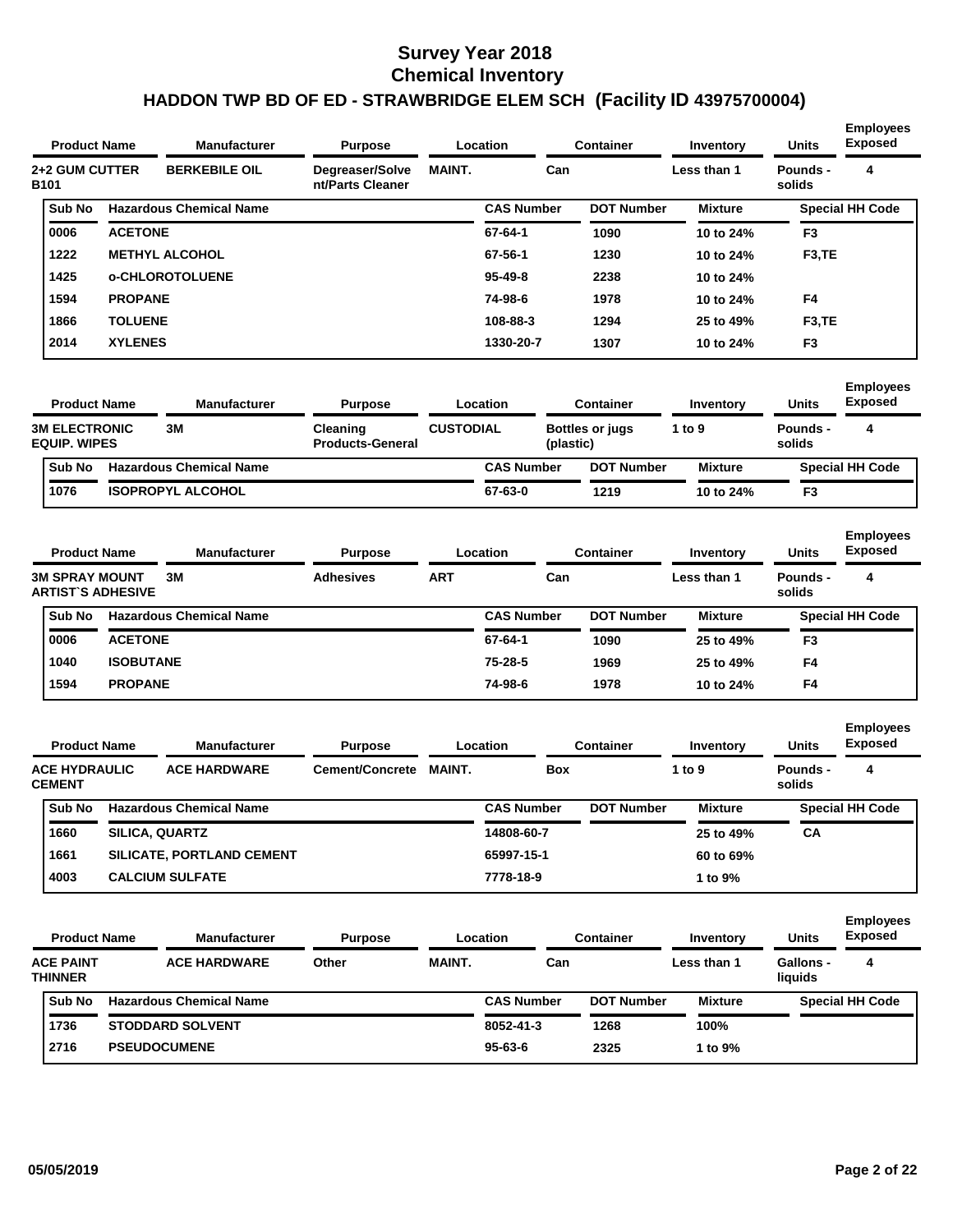| <b>Product Name</b> |  | <b>Manufacturer</b>                   | <b>Purpose</b>          |                    | Location          |  | Container           | Inventory      | <b>Units</b>         | <b>Employees</b><br><b>Exposed</b> |
|---------------------|--|---------------------------------------|-------------------------|--------------------|-------------------|--|---------------------|----------------|----------------------|------------------------------------|
| <b>ACS-106</b>      |  | <b>ACS QUALITY</b><br><b>SERVICES</b> | <b>Boiler Treatment</b> | <b>MAINTENANCE</b> |                   |  | <b>Plastic drum</b> | 1 to $9$       | Gallons -<br>liquids | 4                                  |
| <b>Sub No</b>       |  | <b>Hazardous Chemical Name</b>        |                         |                    | <b>CAS Number</b> |  | <b>DOT Number</b>   | <b>Mixture</b> |                      | <b>Special HH Code</b>             |
| 1706                |  | <b>SODIUM HYDROXIDE</b>               |                         |                    | 1310-73-2         |  | 1823                | <b>Unknown</b> | <b>CO</b>            |                                    |
| 2258                |  | <b>SODIUM NITRITE</b>                 |                         |                    | 7632-00-0         |  | 1500                | <b>Unknown</b> |                      |                                    |

| <b>Product Name</b>                                       | <b>Manufacturer</b>               | <b>Purpose</b>          |                | Location          | <b>Container</b>                    | Inventory      | <b>Units</b>         | <b>Employees</b><br><b>Exposed</b> |
|-----------------------------------------------------------|-----------------------------------|-------------------------|----------------|-------------------|-------------------------------------|----------------|----------------------|------------------------------------|
| AJAX DISH LIQUID<br><b>W/BLEACH</b><br><b>ALTERNATIVE</b> | <b>COLGATE PALMOLIVE Cleaning</b> | <b>Products-General</b> | <b>KITCHEN</b> |                   | <b>Bottles or jugs</b><br>(plastic) | Less than 1    | Gallons -<br>liquids | 4                                  |
| Sub No                                                    | <b>Hazardous Chemical Name</b>    |                         |                | <b>CAS Number</b> | <b>DOT Number</b>                   | <b>Mixture</b> |                      | <b>Special HH Code</b>             |
| 0844                                                      | <b>ETHYL ALCOHOL</b>              |                         |                | 64-17-5           | 1170                                | 1 to $9\%$     |                      | CA,F3,MU,TE                        |

| <b>Product Name</b> |                         | <b>Manufacturer</b>            | <b>Purpose</b>                        |                    | Location          |            | Container         | Inventory      | <b>Units</b>       | <b>Employees</b><br><b>Exposed</b> |
|---------------------|-------------------------|--------------------------------|---------------------------------------|--------------------|-------------------|------------|-------------------|----------------|--------------------|------------------------------------|
| <b>CLAY</b>         | <b>AMACO INDIAN RED</b> | <b>AMACO</b>                   | <b>Art Products</b>                   | <b>ART STORAGE</b> |                   | <b>Box</b> |                   | 100 to 499     | Pounds -<br>solids | 4                                  |
| <b>Sub No</b>       |                         | <b>Hazardous Chemical Name</b> |                                       |                    | <b>CAS Number</b> |            | <b>DOT Number</b> | <b>Mixture</b> |                    | <b>Special HH Code</b>             |
| 1660                | <b>SILICA, QUARTZ</b>   |                                |                                       |                    | 14808-60-7        |            |                   | <b>Unknown</b> | CA                 |                                    |
| 1773                |                         |                                | TALC (NOT CONTAINING ASBESTOS FIBERS) |                    | 14807-96-6        |            |                   | <b>Unknown</b> |                    |                                    |
| 4016                | <b>KAOLIN</b>           |                                |                                       |                    | 1332-58-7         |            |                   | <b>Unknown</b> |                    |                                    |

| <b>Product Name</b>                     |  | <b>Manufacturer</b>             | <b>Purpose</b>                             |                  | Location          |                                     | Container         | Inventory      | <b>Units</b>         | <b>Employees</b><br><b>Exposed</b> |
|-----------------------------------------|--|---------------------------------|--------------------------------------------|------------------|-------------------|-------------------------------------|-------------------|----------------|----------------------|------------------------------------|
| <b>ARSENAL SPRAY</b><br><b>CLEAN HD</b> |  | <b>HILLYARD</b>                 | <b>Cleaning</b><br><b>Products-General</b> | <b>CUSTODIAL</b> |                   | <b>Bottles or jugs</b><br>(plastic) |                   | 1 to $9$       | Gallons -<br>liauids | 4                                  |
| <b>Sub No</b>                           |  | <b>Hazardous Chemical Name</b>  |                                            |                  | <b>CAS Number</b> |                                     | <b>DOT Number</b> | <b>Mixture</b> |                      | <b>Special HH Code</b>             |
| 0804                                    |  | DIPROPYLENE GLYCOL METHYL ETHER |                                            |                  | 34590-94-8        |                                     |                   | 10 to 24%      |                      |                                    |
| 0835                                    |  | <b>ETHANOLAMINE</b>             |                                            |                  | 141-43-5          |                                     | 2491              | 1 to 9%        | <b>CO</b>            |                                    |
|                                         |  |                                 |                                            |                  |                   |                                     |                   |                |                      |                                    |

|  | <b>Product Name</b><br><b>Manufacturer</b><br><b>BLAIR MAX</b><br><b>BLAIR ART</b><br><b>STRENGTH SPRAY</b><br><b>PRODUCTS</b><br><b>ADHESIVE</b> |                | <b>Purpose</b>                 | Location<br><b>Adhesives</b><br><b>ART</b> |  | <b>Container</b>  | Inventory         | <b>Units</b>       | <b>Employees</b><br><b>Exposed</b> |                        |
|--|---------------------------------------------------------------------------------------------------------------------------------------------------|----------------|--------------------------------|--------------------------------------------|--|-------------------|-------------------|--------------------|------------------------------------|------------------------|
|  |                                                                                                                                                   |                |                                |                                            |  | 1 to 9<br>Can     |                   | Pounds -<br>solids | 4                                  |                        |
|  | Sub No                                                                                                                                            |                | <b>Hazardous Chemical Name</b> |                                            |  | <b>CAS Number</b> | <b>DOT Number</b> | <b>Mixture</b>     |                                    | <b>Special HH Code</b> |
|  | 0006                                                                                                                                              | <b>ACETONE</b> |                                |                                            |  | 67-64-1           | 1090              | 10 to 24%          | F <sub>3</sub>                     |                        |
|  | 0273                                                                                                                                              | <b>BUTANE</b>  |                                |                                            |  | 106-97-8          | 1011              | 10 to 24%          | F <sub>4</sub>                     |                        |
|  | 1339                                                                                                                                              | n-HEPTANE      |                                |                                            |  | 142-82-5          | 1206              | 25 to 49%          | F <sub>3</sub>                     |                        |
|  | 1594                                                                                                                                              | <b>PROPANE</b> |                                |                                            |  | 74-98-6           | 1978              | 1 to $9\%$         | F <sub>4</sub>                     |                        |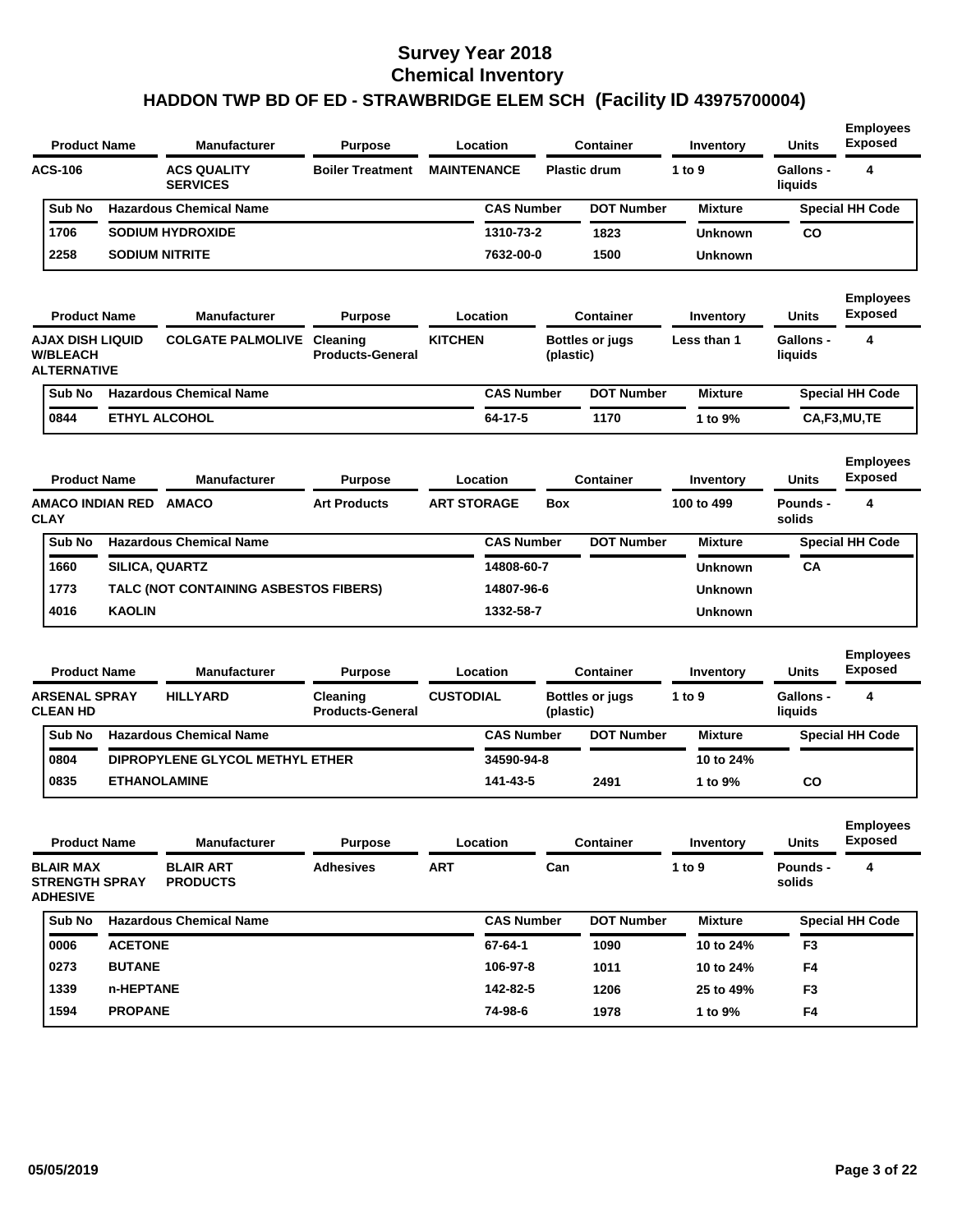| <b>INDCO</b><br><b>BOWL BRYTE</b><br><b>CUSTODIAL</b><br>1 to 9<br><b>Gallons -</b><br>Cleaning<br><b>Bottles or jugs</b><br><b>Products-General</b><br>(plastic)<br>liquids<br><b>CAS Number</b><br><b>Hazardous Chemical Name</b><br><b>DOT Number</b><br>Sub No<br>Mixture<br>1012<br><b>HYDROGEN CHLORIDE</b><br>7647-01-0<br>1050<br><b>Unknown</b><br>CO<br><b>Product Name</b><br><b>Manufacturer</b><br><b>Purpose</b><br>Location<br><b>Container</b><br>Units<br>Inventory<br><b>CASTEX</b><br>Other<br><b>MAINT.</b><br><b>BROWN-EX TANNIN</b><br>Bottles or jugs<br>Less than 1<br><b>Gallons -</b><br>liquids<br>(plastic)<br><b>Hazardous Chemical Name</b><br><b>CAS Number</b><br>Sub No<br><b>DOT Number</b><br><b>Mixture</b><br>67-63-0<br>1076<br><b>ISOPROPYL ALCOHOL</b><br>1219<br>1 to 9%<br>F <sub>3</sub><br><b>Product Name</b><br><b>Manufacturer</b><br>Location<br><b>Container</b><br><b>Purpose</b><br>Inventory<br>Units<br><b>CUSTODIAL</b><br><b>BUCKEYE ECO</b><br><b>BUCKEYE</b><br><b>Gallons -</b><br>Cleaning<br>Bottles or jugs<br>1 to 9 | 4<br><b>Special HH Code</b><br><b>Employees</b><br><b>Exposed</b><br>4<br><b>Special HH Code</b><br><b>Employees</b><br><b>Exposed</b><br>4 |
|------------------------------------------------------------------------------------------------------------------------------------------------------------------------------------------------------------------------------------------------------------------------------------------------------------------------------------------------------------------------------------------------------------------------------------------------------------------------------------------------------------------------------------------------------------------------------------------------------------------------------------------------------------------------------------------------------------------------------------------------------------------------------------------------------------------------------------------------------------------------------------------------------------------------------------------------------------------------------------------------------------------------------------------------------------------------------------|---------------------------------------------------------------------------------------------------------------------------------------------|
|                                                                                                                                                                                                                                                                                                                                                                                                                                                                                                                                                                                                                                                                                                                                                                                                                                                                                                                                                                                                                                                                                    |                                                                                                                                             |
|                                                                                                                                                                                                                                                                                                                                                                                                                                                                                                                                                                                                                                                                                                                                                                                                                                                                                                                                                                                                                                                                                    |                                                                                                                                             |
|                                                                                                                                                                                                                                                                                                                                                                                                                                                                                                                                                                                                                                                                                                                                                                                                                                                                                                                                                                                                                                                                                    |                                                                                                                                             |
|                                                                                                                                                                                                                                                                                                                                                                                                                                                                                                                                                                                                                                                                                                                                                                                                                                                                                                                                                                                                                                                                                    |                                                                                                                                             |
|                                                                                                                                                                                                                                                                                                                                                                                                                                                                                                                                                                                                                                                                                                                                                                                                                                                                                                                                                                                                                                                                                    |                                                                                                                                             |
|                                                                                                                                                                                                                                                                                                                                                                                                                                                                                                                                                                                                                                                                                                                                                                                                                                                                                                                                                                                                                                                                                    |                                                                                                                                             |
|                                                                                                                                                                                                                                                                                                                                                                                                                                                                                                                                                                                                                                                                                                                                                                                                                                                                                                                                                                                                                                                                                    |                                                                                                                                             |
|                                                                                                                                                                                                                                                                                                                                                                                                                                                                                                                                                                                                                                                                                                                                                                                                                                                                                                                                                                                                                                                                                    |                                                                                                                                             |
| <b>CARPET SPOTTER</b><br><b>Products-General</b><br>(plastic)<br>liquids<br>E51                                                                                                                                                                                                                                                                                                                                                                                                                                                                                                                                                                                                                                                                                                                                                                                                                                                                                                                                                                                                    |                                                                                                                                             |
| <b>Hazardous Chemical Name</b><br>Sub No<br><b>CAS Number</b><br><b>DOT Number</b><br><b>Mixture</b>                                                                                                                                                                                                                                                                                                                                                                                                                                                                                                                                                                                                                                                                                                                                                                                                                                                                                                                                                                               | <b>Special HH Code</b>                                                                                                                      |
| 1015<br><b>HYDROGEN PEROXIDE</b><br>7722-84-1<br>2015<br>1 to 9%<br>CO, MU, R3                                                                                                                                                                                                                                                                                                                                                                                                                                                                                                                                                                                                                                                                                                                                                                                                                                                                                                                                                                                                     |                                                                                                                                             |
| 1574<br><b>POTASSIUM NITRATE</b><br>7757-79-1<br>1486<br>0.1 to 0.9%                                                                                                                                                                                                                                                                                                                                                                                                                                                                                                                                                                                                                                                                                                                                                                                                                                                                                                                                                                                                               |                                                                                                                                             |
| <b>Manufacturer</b><br><b>Product Name</b><br><b>Purpose</b><br>Location<br><b>Container</b><br>Units<br>Inventory                                                                                                                                                                                                                                                                                                                                                                                                                                                                                                                                                                                                                                                                                                                                                                                                                                                                                                                                                                 | <b>Employees</b><br><b>Exposed</b>                                                                                                          |
| <b>BUCKEYE ECO</b><br><b>BUCKEYE</b><br><b>CUSTODIAL</b><br>1 to 9<br><b>Gallons -</b><br>Cleaning<br>Bag<br><b>DISINFECTANT</b><br><b>Products-General</b><br>liquids<br><b>CLEANER</b>                                                                                                                                                                                                                                                                                                                                                                                                                                                                                                                                                                                                                                                                                                                                                                                                                                                                                           | 4                                                                                                                                           |
| <b>DOT Number</b><br><b>Hazardous Chemical Name</b><br><b>CAS Number</b><br>Sub No<br><b>Mixture</b>                                                                                                                                                                                                                                                                                                                                                                                                                                                                                                                                                                                                                                                                                                                                                                                                                                                                                                                                                                               | <b>Special HH Code</b>                                                                                                                      |
| <b>ETHYL ALCOHOL</b><br>64-17-5<br>1170<br>0844<br>1 to 9%                                                                                                                                                                                                                                                                                                                                                                                                                                                                                                                                                                                                                                                                                                                                                                                                                                                                                                                                                                                                                         | CA,F3,MU,TE                                                                                                                                 |
| Units<br><b>Product Name</b><br><b>Manufacturer</b><br><b>Purpose</b><br>Location<br><b>Container</b><br>Inventory                                                                                                                                                                                                                                                                                                                                                                                                                                                                                                                                                                                                                                                                                                                                                                                                                                                                                                                                                                 | <b>Employees</b><br><b>Exposed</b>                                                                                                          |
| <b>BUCKEYE</b><br><b>CUSTODIAL</b><br>1 to 9<br><b>BUCKEYE ECO</b><br>Cleaning<br><b>Bottles or jugs</b><br><b>Gallons -</b><br><b>EXTRACTION</b><br>liquids<br><b>Products-General</b><br>(plastic)<br><b>CLEANER E52</b>                                                                                                                                                                                                                                                                                                                                                                                                                                                                                                                                                                                                                                                                                                                                                                                                                                                         | 4                                                                                                                                           |
| <b>Hazardous Chemical Name</b><br><b>DOT Number</b><br>Sub No<br><b>CAS Number</b><br><b>Mixture</b>                                                                                                                                                                                                                                                                                                                                                                                                                                                                                                                                                                                                                                                                                                                                                                                                                                                                                                                                                                               | <b>Special HH Code</b>                                                                                                                      |
| 0876<br>ETHYLENEDIAMINETETRAACETIC ACID<br>60-00-4<br>3077<br>1 to 9%                                                                                                                                                                                                                                                                                                                                                                                                                                                                                                                                                                                                                                                                                                                                                                                                                                                                                                                                                                                                              |                                                                                                                                             |
| <b>Product Name</b><br><b>Location</b><br><b>Container</b><br><b>Units</b><br><b>Manufacturer</b><br><b>Purpose</b><br>Inventory                                                                                                                                                                                                                                                                                                                                                                                                                                                                                                                                                                                                                                                                                                                                                                                                                                                                                                                                                   | <b>Employees</b><br><b>Exposed</b>                                                                                                          |
| <b>BUCKEYE</b><br><b>CUSTODIAL</b><br>1 to 9<br><b>BUCKEYE ECO</b><br>Cleaning<br><b>Bag</b><br><b>Gallons -</b><br><b>HYDROGEN</b><br><b>Products-General</b><br>liquids<br><b>PEROXIDE</b><br><b>CLEANER</b>                                                                                                                                                                                                                                                                                                                                                                                                                                                                                                                                                                                                                                                                                                                                                                                                                                                                     | 4                                                                                                                                           |
| Sub No<br><b>Hazardous Chemical Name</b><br><b>CAS Number</b><br><b>DOT Number</b><br><b>Mixture</b>                                                                                                                                                                                                                                                                                                                                                                                                                                                                                                                                                                                                                                                                                                                                                                                                                                                                                                                                                                               | <b>Special HH Code</b>                                                                                                                      |
| 1015<br><b>HYDROGEN PEROXIDE</b><br>7722-84-1<br>2015<br>CO, MU, R3<br>10 to 24%                                                                                                                                                                                                                                                                                                                                                                                                                                                                                                                                                                                                                                                                                                                                                                                                                                                                                                                                                                                                   |                                                                                                                                             |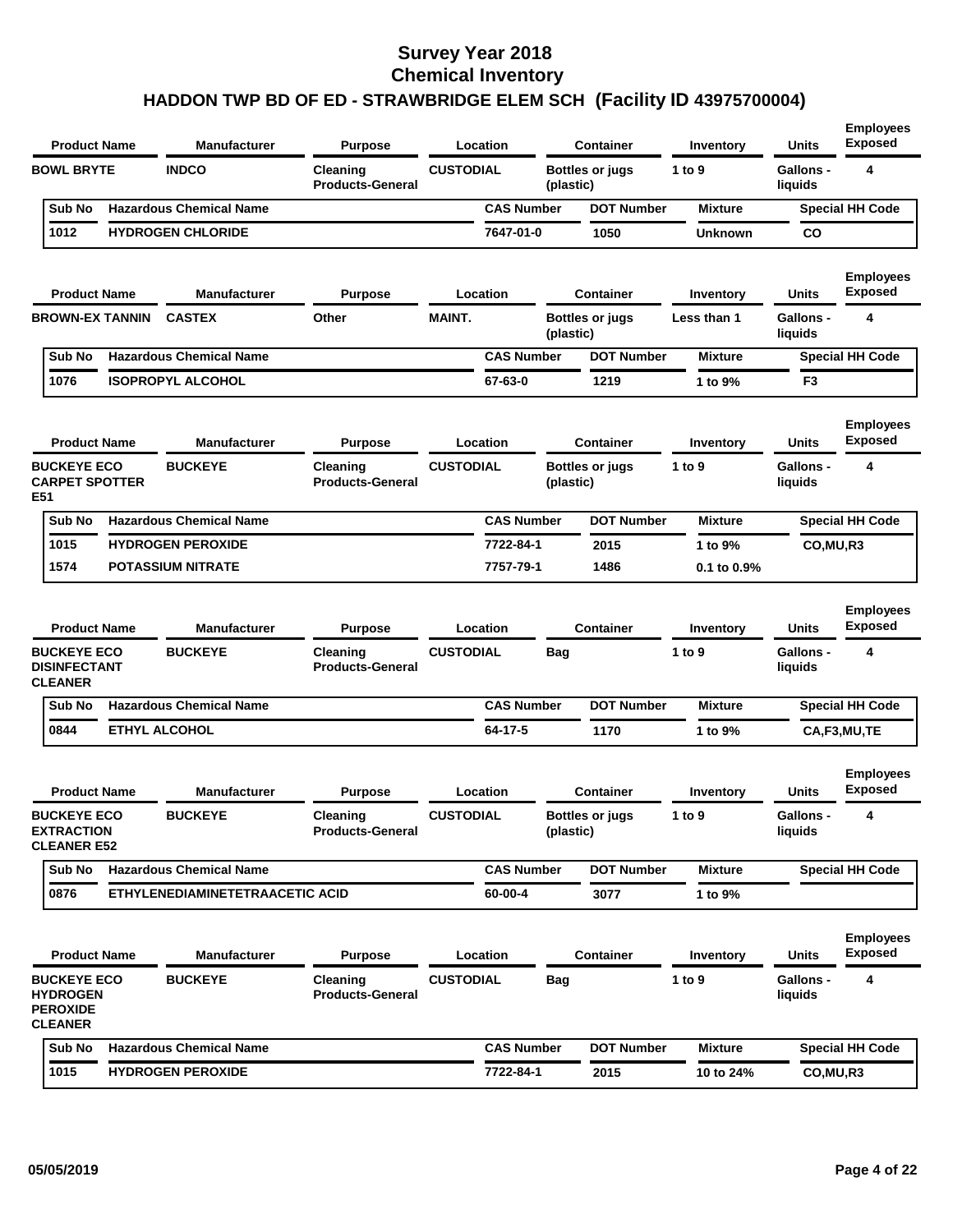|                                                              | <b>Product Name</b> | <b>Manufacturer</b><br><b>Purpose</b> |                                     | Location         |                   | <b>Container</b>  | Inventory      | <b>Units</b>         | <b>Employees</b><br><b>Exposed</b> |
|--------------------------------------------------------------|---------------------|---------------------------------------|-------------------------------------|------------------|-------------------|-------------------|----------------|----------------------|------------------------------------|
| <b>BUCKEYE ECO</b><br><b>MUSCLE CLEANER</b>                  |                     | <b>BUCKEYE</b>                        | Cleaning<br><b>Products-General</b> | <b>CUSTODIAL</b> | Bag               |                   | 1 to 9         | Gallons -<br>liquids | 4                                  |
| Sub No                                                       |                     | <b>Hazardous Chemical Name</b>        |                                     |                  | <b>CAS Number</b> | <b>DOT Number</b> | <b>Mixture</b> |                      | <b>Special HH Code</b>             |
| 0822                                                         |                     | DODECYLBENZENE SULFONIC ACID          |                                     | 27176-87-0       |                   | 2584              | 1 to 9%        | CO                   |                                    |
| 1706                                                         |                     | <b>SODIUM HYDROXIDE</b>               |                                     | 1310-73-2        |                   | 1823              | 1 to 9%        | CO                   |                                    |
|                                                              | <b>Product Name</b> | <b>Manufacturer</b>                   | <b>Purpose</b>                      | Location         |                   | Container         | Inventory      | <b>Units</b>         | <b>Employees</b><br><b>Exposed</b> |
| <b>BUCKEYE ECO</b><br><b>NEUTRAL</b><br><b>DISINFECTANT</b>  |                     | <b>BUCKEYE</b>                        | Cleaning<br><b>Products-General</b> | <b>CUSTODIAL</b> | Bag               |                   | 1 to 9         | Gallons -<br>liquids | 4                                  |
| Sub No                                                       |                     | <b>Hazardous Chemical Name</b>        |                                     |                  | <b>CAS Number</b> | <b>DOT Number</b> | <b>Mixture</b> |                      | <b>Special HH Code</b>             |
| 0876                                                         |                     | ETHYLENEDIAMINETETRAACETIC ACID       |                                     | 60-00-4          |                   | 3077              | 1 to 9%        |                      |                                    |
|                                                              | <b>Product Name</b> | <b>Manufacturer</b>                   | <b>Purpose</b>                      | Location         |                   | <b>Container</b>  | Inventory      | Units                | <b>Employees</b><br><b>Exposed</b> |
| <b>CHAMPION</b><br><b>SUMMERTIME AIR</b><br><b>FRESHENER</b> |                     | <b>CHASE PRODUCTS</b>                 | Cleaning<br><b>Products-General</b> | <b>CUSTODIAL</b> | Can               |                   | 1 to 9         | Pounds -<br>solids   | 4                                  |
| Sub No                                                       |                     | <b>Hazardous Chemical Name</b>        |                                     |                  | <b>CAS Number</b> | <b>DOT Number</b> | <b>Mixture</b> |                      | <b>Special HH Code</b>             |
| 1040                                                         | <b>ISOBUTANE</b>    |                                       |                                     | 75-28-5          |                   | 1969              | <b>Unknown</b> | F4                   |                                    |
| 1594                                                         | <b>PROPANE</b>      |                                       |                                     | 74-98-6          |                   | 1978              | <b>Unknown</b> | F4                   |                                    |
|                                                              | <b>Product Name</b> | <b>Manufacturer</b>                   | <b>Purpose</b>                      | Location         |                   | <b>Container</b>  | Inventory      | <b>Units</b>         | <b>Employees</b><br><b>Exposed</b> |
| <b>CHEWING GUM</b><br><b>REMOVER</b>                         |                     | <b>INDCO</b>                          | Cleaning<br><b>Products-General</b> | <b>CUSTODIAL</b> | Can               |                   | 1 to 9         | Pounds -<br>solids   | 4                                  |
| Sub No                                                       |                     | <b>Hazardous Chemical Name</b>        |                                     |                  | <b>CAS Number</b> | <b>DOT Number</b> | <b>Mixture</b> |                      | <b>Special HH Code</b>             |
| 0273                                                         | <b>BUTANE</b>       |                                       |                                     | 106-97-8         |                   | 1011              | 80 to 89%      | F4                   |                                    |
| 1594                                                         | <b>PROPANE</b>      |                                       |                                     | 74-98-6          |                   | 1978              | 10 to 24%      | F4                   |                                    |
| <b>Product Name</b>                                          |                     | Manufacturer                          | <b>Purpose</b>                      | Location         |                   | Container         | Inventory      | <b>Units</b>         | <b>Employees</b><br><b>Exposed</b> |
| <b>CHEWING GUM</b><br><b>REMOVER</b>                         |                     | <b>AMP</b>                            | Cleaning<br><b>Products-General</b> | <b>CUSTODIAL</b> | Can               |                   | Less than 1    | Pounds -<br>solids   | 4                                  |
| Sub No                                                       |                     | <b>Hazardous Chemical Name</b>        |                                     |                  | <b>CAS Number</b> | <b>DOT Number</b> | <b>Mixture</b> |                      | <b>Special HH Code</b>             |
| 1040                                                         | <b>ISOBUTANE</b>    |                                       |                                     | 75-28-5          |                   | 1969              | <b>Unknown</b> | F4                   |                                    |
|                                                              |                     |                                       |                                     |                  |                   |                   |                |                      |                                    |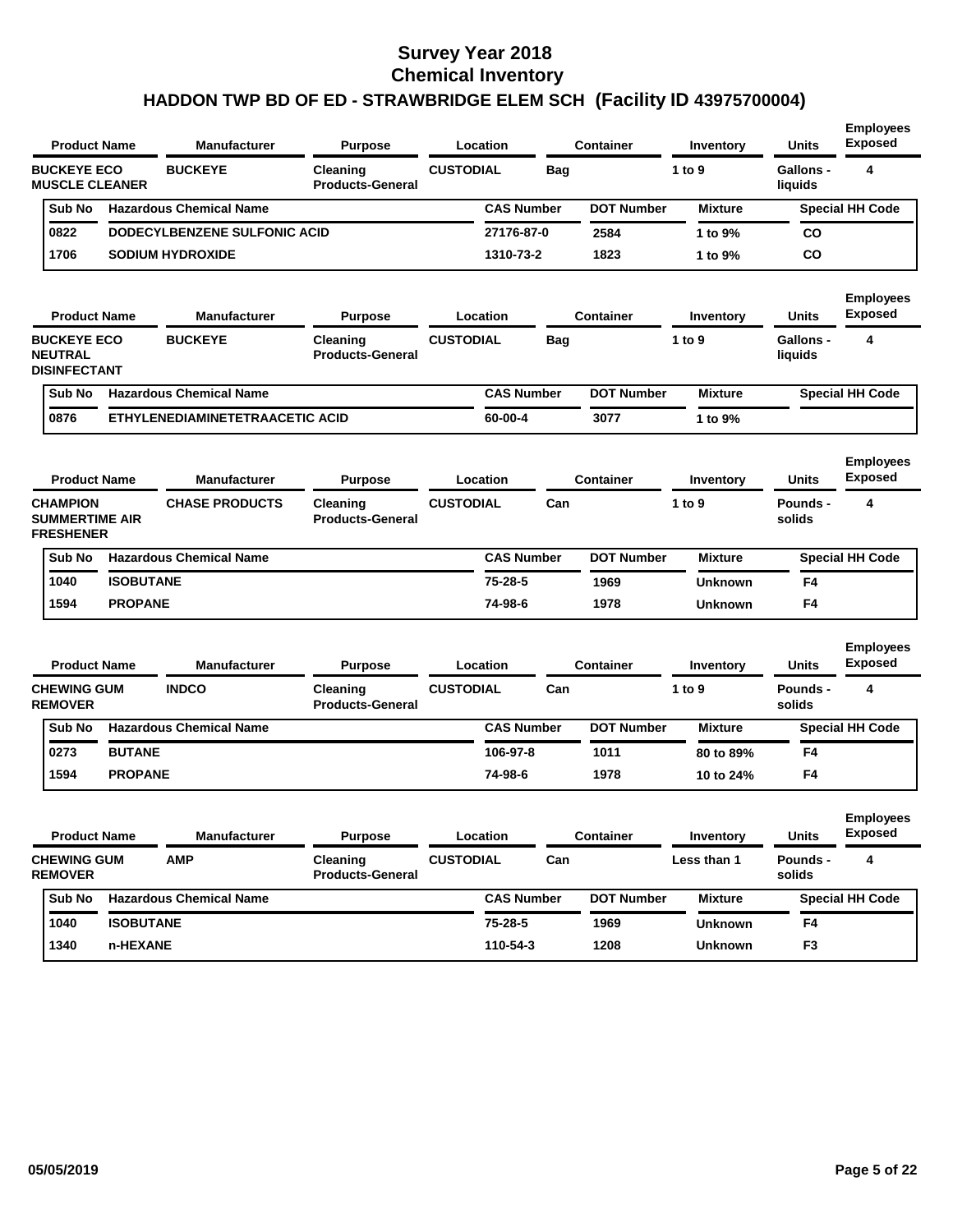| <b>Product Name</b>                                           |                  | <b>Manufacturer</b>            | <b>Purpose</b>                      | Location         |                     | <b>Container</b> |                        | Inventory      | <b>Units</b>         | <b>Employees</b><br><b>Exposed</b> |
|---------------------------------------------------------------|------------------|--------------------------------|-------------------------------------|------------------|---------------------|------------------|------------------------|----------------|----------------------|------------------------------------|
| <b>CHEWING GUM</b><br><b>REMOVER</b>                          |                  | <b>CLAIRE MFG.</b>             | Cleaning<br><b>Products-General</b> | <b>CUSTODIAL</b> |                     | Can              |                        | Less than 1    | Pounds -<br>solids   | 4                                  |
| Sub No                                                        |                  | <b>Hazardous Chemical Name</b> |                                     |                  | <b>CAS Number</b>   |                  | <b>DOT Number</b>      | <b>Mixture</b> |                      | <b>Special HH Code</b>             |
| 0273                                                          | <b>BUTANE</b>    |                                |                                     |                  | 106-97-8            |                  | 1011                   | 70 to 79%      | F4                   |                                    |
| 0844                                                          |                  | <b>ETHYL ALCOHOL</b>           |                                     |                  | 64-17-5             |                  | 1170                   | 10 to 24%      |                      | CA,F3,MU,TE                        |
| 1594                                                          | <b>PROPANE</b>   |                                |                                     |                  | 74-98-6             |                  | 1978                   | 25 to 49%      | F4                   |                                    |
| <b>Product Name</b>                                           |                  | <b>Manufacturer</b>            | <b>Purpose</b>                      | Location         |                     |                  | <b>Container</b>       | Inventory      | <b>Units</b>         | <b>Employees</b><br>Exposed        |
| <b>CHEWING GUM</b><br><b>REMOVER</b>                          |                  | <b>ABC COMPOUNDING</b><br>CO.  | Cleaning<br><b>Products-General</b> | <b>CUSTODIAL</b> |                     | Can              |                        | 1 to 9         | Pounds -<br>solids   | 4                                  |
| Sub No                                                        |                  | <b>Hazardous Chemical Name</b> |                                     |                  | <b>CAS Number</b>   |                  | <b>DOT Number</b>      | <b>Mixture</b> |                      | <b>Special HH Code</b>             |
| 1040                                                          | <b>ISOBUTANE</b> |                                |                                     |                  | 75-28-5             |                  | 1969                   | 80 to 89%      | F4                   |                                    |
| 1594                                                          | <b>PROPANE</b>   |                                |                                     |                  | 74-98-6             |                  | 1978                   | 10 to 24%      | F4                   |                                    |
| <b>Product Name</b>                                           |                  | <b>Manufacturer</b>            | <b>Purpose</b>                      | Location         |                     |                  | <b>Container</b>       | Inventory      | <b>Units</b>         | <b>Employees</b><br><b>Exposed</b> |
| <b>CINNSATION</b>                                             |                  | <b>MANTEK</b>                  | Cleaning<br><b>Products-General</b> | <b>CUSTODIAL</b> | <b>Plastic drum</b> |                  |                        | 1 to 9         | Gallons -<br>liquids | 4                                  |
| Sub No                                                        |                  | <b>Hazardous Chemical Name</b> |                                     |                  | <b>CAS Number</b>   |                  | <b>DOT Number</b>      | <b>Mixture</b> |                      | <b>Special HH Code</b>             |
| 0275                                                          |                  | <b>2-BUTOXY ETHANOL</b>        |                                     |                  | 111-76-2            |                  | 2369                   | <b>Unknown</b> | CA                   |                                    |
| 0822                                                          |                  | DODECYLBENZENE SULFONIC ACID   |                                     |                  | 27176-87-0          |                  | 2584                   | <b>Unknown</b> | CO                   |                                    |
| 1516                                                          |                  | <b>PHOSPHORIC ACID</b>         |                                     |                  | 7664-38-2           |                  | 1805                   | <b>Unknown</b> | CO                   |                                    |
| <b>Product Name</b>                                           |                  | <b>Manufacturer</b>            | <b>Purpose</b>                      | Location         |                     |                  | <b>Container</b>       | Inventory      | <b>Units</b>         | <b>Employees</b><br><b>Exposed</b> |
| <b>CLEAN ON THE GO</b><br><b>CLEAN BY PEROXY</b><br>15        |                  | <b>SPARTAN</b>                 | Cleaning<br><b>Products-General</b> | <b>CUSTODIAL</b> |                     | (plastic)        | <b>Bottles or jugs</b> | 10 to 99       | Gallons -<br>liquids | 4                                  |
| Sub No                                                        |                  | <b>Hazardous Chemical Name</b> |                                     |                  | <b>CAS Number</b>   |                  | <b>DOT Number</b>      | <b>Mixture</b> |                      | <b>Special HH Code</b>             |
| 1015                                                          |                  | <b>HYDROGEN PEROXIDE</b>       |                                     |                  | 7722-84-1           |                  | 2015                   | 1 to 9%        | CO, MU, R3           |                                    |
| <b>Product Name</b>                                           |                  | <b>Manufacturer</b>            | <b>Purpose</b>                      | Location         |                     |                  | <b>Container</b>       | Inventory      | <b>Units</b>         | <b>Employees</b><br><b>Exposed</b> |
| <b>CLEAN ON THE GO</b><br><b>FOAMY BATH</b><br><b>CLEANER</b> |                  | <b>SPARTAN</b>                 | Cleaning<br><b>Products-General</b> | <b>CUSTODIAL</b> |                     | (plastic)        | <b>Bottles or jugs</b> | 1 to 9         | Gallons -<br>liquids | 4                                  |
| Sub No                                                        |                  | <b>Hazardous Chemical Name</b> |                                     |                  | <b>CAS Number</b>   |                  | <b>DOT Number</b>      | <b>Mixture</b> |                      | <b>Special HH Code</b>             |
| 0844                                                          |                  | <b>ETHYL ALCOHOL</b>           |                                     |                  | $64 - 17 - 5$       |                  | 1170                   | 1 to 9%        |                      | CA,F3,MU,TE                        |
| <b>Product Name</b>                                           |                  | <b>Manufacturer</b>            | <b>Purpose</b>                      | <b>Location</b>  |                     |                  | <b>Container</b>       | Inventory      | <b>Units</b>         | <b>Employees</b><br><b>Exposed</b> |
| <b>CLEAN ON THE GO</b><br>HDQ C2                              |                  | <b>SPARTAN</b>                 | Cleaning<br><b>Products-General</b> | <b>CUSTODIAL</b> |                     | (plastic)        | <b>Bottles or jugs</b> | 10 to 99       | Gallons -<br>liquids | 4                                  |
|                                                               |                  |                                |                                     |                  |                     |                  |                        |                |                      |                                    |
| Sub No                                                        |                  | <b>Hazardous Chemical Name</b> |                                     |                  | <b>CAS Number</b>   |                  | <b>DOT Number</b>      | <b>Mixture</b> |                      | <b>Special HH Code</b>             |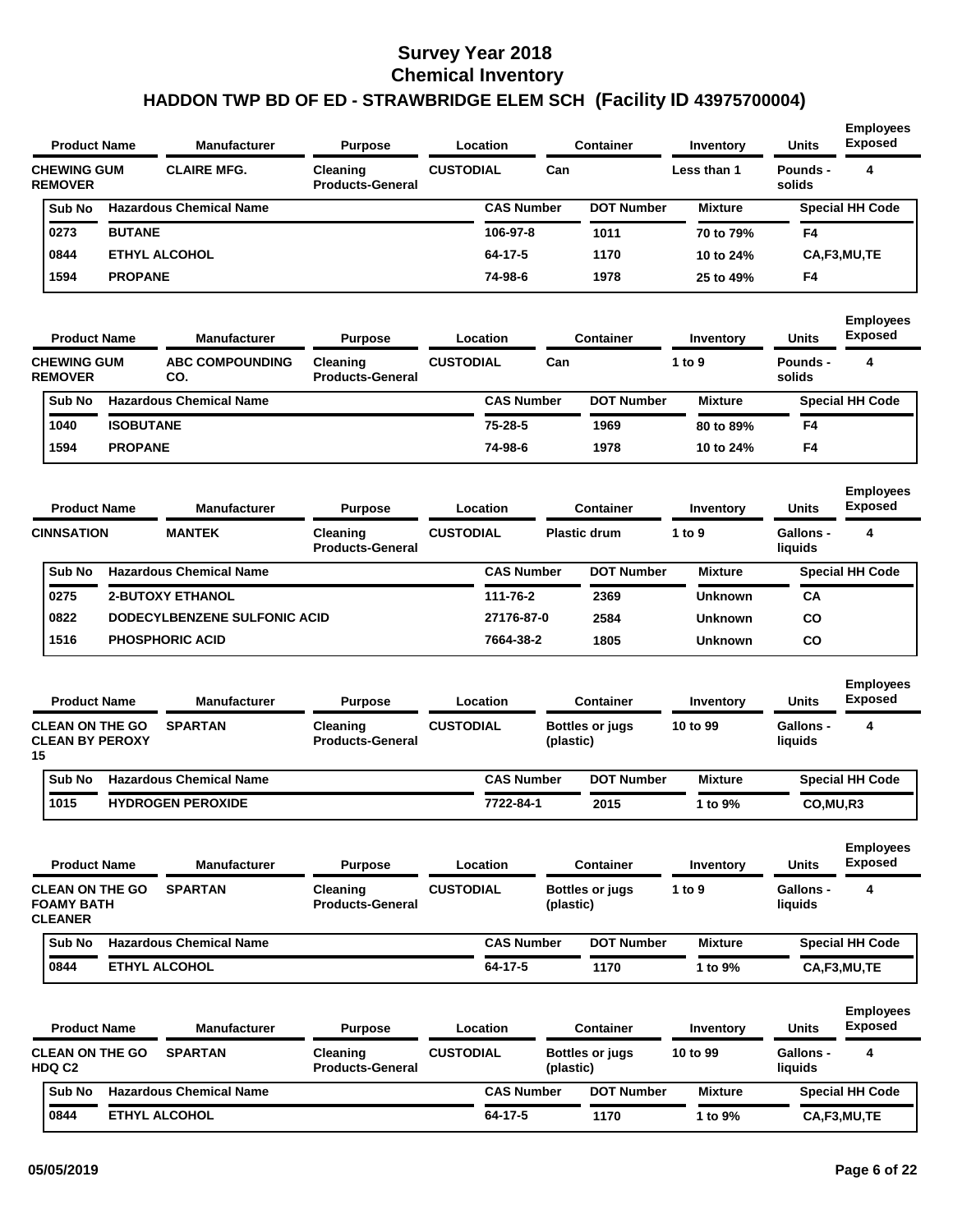| <b>SPARTAN</b><br><b>CUSTODIAL</b><br><b>CLEAN ON THE GO</b><br>Cleaning<br><b>Bottles or jugs</b><br>1 to $9$<br>Gallons -<br><b>NABC CONC. 1</b><br><b>Products-General</b><br>(plastic)<br>liquids<br><b>Hazardous Chemical Name</b><br><b>CAS Number</b><br><b>DOT Number</b><br>Sub No<br><b>Mixture</b><br>1076<br><b>ISOPROPYL ALCOHOL</b><br>67-63-0<br>1219<br>1 to 9%<br>F <sub>3</sub><br><b>Product Name</b><br><b>Manufacturer</b><br><b>Units</b><br><b>Purpose</b><br>Location<br>Container<br>Inventory<br><b>NATIONAL</b><br><b>CLEAR FLUSH</b><br>Cleaning<br><b>MAINTENANCE</b><br><b>Bottles or jugs</b><br>1 to $9$<br><b>Gallons -</b><br><b>CHEMSEARCH</b><br><b>Products-General</b><br>(plastic)<br>liquids<br><b>Hazardous Chemical Name</b><br><b>CAS Number</b><br><b>DOT Number</b><br><b>Mixture</b><br>Sub No<br>1698<br>SODIUM DODECYLBENZENE SULFONATE<br>25155-30-0<br>3077<br><b>Unknown</b><br><b>Units</b><br><b>Product Name</b><br>Manufacturer<br><b>Purpose</b><br>Location<br>Container<br>Inventory<br><b>CONSUME</b><br><b>SPARTAN</b><br><b>CUSTODIAL</b><br>1 to 9<br>Cleaning<br><b>Bottles or jugs</b><br><b>Gallons -</b><br><b>ECOLYZER</b><br><b>Products-General</b><br>(plastic)<br>liquids<br><b>CAS Number</b><br>Sub No<br><b>Hazardous Chemical Name</b><br><b>DOT Number</b><br><b>Mixture</b><br>0844<br><b>ETHYL ALCOHOL</b><br>64-17-5<br>1170<br>CA,F3,MU,TE<br>1 to 9% | 4<br><b>Special HH Code</b><br><b>Employees</b><br><b>Exposed</b> |
|---------------------------------------------------------------------------------------------------------------------------------------------------------------------------------------------------------------------------------------------------------------------------------------------------------------------------------------------------------------------------------------------------------------------------------------------------------------------------------------------------------------------------------------------------------------------------------------------------------------------------------------------------------------------------------------------------------------------------------------------------------------------------------------------------------------------------------------------------------------------------------------------------------------------------------------------------------------------------------------------------------------------------------------------------------------------------------------------------------------------------------------------------------------------------------------------------------------------------------------------------------------------------------------------------------------------------------------------------------------------------------------------------------------------------------------|-------------------------------------------------------------------|
|                                                                                                                                                                                                                                                                                                                                                                                                                                                                                                                                                                                                                                                                                                                                                                                                                                                                                                                                                                                                                                                                                                                                                                                                                                                                                                                                                                                                                                       |                                                                   |
|                                                                                                                                                                                                                                                                                                                                                                                                                                                                                                                                                                                                                                                                                                                                                                                                                                                                                                                                                                                                                                                                                                                                                                                                                                                                                                                                                                                                                                       |                                                                   |
|                                                                                                                                                                                                                                                                                                                                                                                                                                                                                                                                                                                                                                                                                                                                                                                                                                                                                                                                                                                                                                                                                                                                                                                                                                                                                                                                                                                                                                       |                                                                   |
|                                                                                                                                                                                                                                                                                                                                                                                                                                                                                                                                                                                                                                                                                                                                                                                                                                                                                                                                                                                                                                                                                                                                                                                                                                                                                                                                                                                                                                       |                                                                   |
|                                                                                                                                                                                                                                                                                                                                                                                                                                                                                                                                                                                                                                                                                                                                                                                                                                                                                                                                                                                                                                                                                                                                                                                                                                                                                                                                                                                                                                       | 4                                                                 |
|                                                                                                                                                                                                                                                                                                                                                                                                                                                                                                                                                                                                                                                                                                                                                                                                                                                                                                                                                                                                                                                                                                                                                                                                                                                                                                                                                                                                                                       | <b>Special HH Code</b>                                            |
|                                                                                                                                                                                                                                                                                                                                                                                                                                                                                                                                                                                                                                                                                                                                                                                                                                                                                                                                                                                                                                                                                                                                                                                                                                                                                                                                                                                                                                       |                                                                   |
|                                                                                                                                                                                                                                                                                                                                                                                                                                                                                                                                                                                                                                                                                                                                                                                                                                                                                                                                                                                                                                                                                                                                                                                                                                                                                                                                                                                                                                       | <b>Employees</b><br><b>Exposed</b>                                |
|                                                                                                                                                                                                                                                                                                                                                                                                                                                                                                                                                                                                                                                                                                                                                                                                                                                                                                                                                                                                                                                                                                                                                                                                                                                                                                                                                                                                                                       | 4                                                                 |
|                                                                                                                                                                                                                                                                                                                                                                                                                                                                                                                                                                                                                                                                                                                                                                                                                                                                                                                                                                                                                                                                                                                                                                                                                                                                                                                                                                                                                                       | <b>Special HH Code</b>                                            |
|                                                                                                                                                                                                                                                                                                                                                                                                                                                                                                                                                                                                                                                                                                                                                                                                                                                                                                                                                                                                                                                                                                                                                                                                                                                                                                                                                                                                                                       |                                                                   |
| <b>Product Name</b><br><b>Manufacturer</b><br>Location<br><b>Purpose</b><br><b>Container</b><br>Inventory<br>Units                                                                                                                                                                                                                                                                                                                                                                                                                                                                                                                                                                                                                                                                                                                                                                                                                                                                                                                                                                                                                                                                                                                                                                                                                                                                                                                    | <b>Employees</b><br><b>Exposed</b>                                |
| <b>CONTEMPO PAINT</b><br><b>SPARTAN</b><br><b>CUSTODIAL</b><br><b>Gallons -</b><br>Cleaning<br><b>Bottles or jugs</b><br>Less than 1<br><b>OIL GREASE</b><br><b>Products-General</b><br>(plastic)<br>liquids<br><b>SOLUTION</b>                                                                                                                                                                                                                                                                                                                                                                                                                                                                                                                                                                                                                                                                                                                                                                                                                                                                                                                                                                                                                                                                                                                                                                                                       | 4                                                                 |
| <b>Hazardous Chemical Name</b><br><b>CAS Number</b><br><b>DOT Number</b><br>Sub No<br><b>Mixture</b>                                                                                                                                                                                                                                                                                                                                                                                                                                                                                                                                                                                                                                                                                                                                                                                                                                                                                                                                                                                                                                                                                                                                                                                                                                                                                                                                  | <b>Special HH Code</b>                                            |
| 0006<br><b>ACETONE</b><br>67-64-1<br>1090<br>1 to 9%<br>F <sub>3</sub>                                                                                                                                                                                                                                                                                                                                                                                                                                                                                                                                                                                                                                                                                                                                                                                                                                                                                                                                                                                                                                                                                                                                                                                                                                                                                                                                                                |                                                                   |
| <b>Product Name</b><br>Manufacturer<br><b>Purpose</b><br>Location<br><b>Container</b><br>Units<br>Inventory                                                                                                                                                                                                                                                                                                                                                                                                                                                                                                                                                                                                                                                                                                                                                                                                                                                                                                                                                                                                                                                                                                                                                                                                                                                                                                                           | <b>Employees</b><br><b>Exposed</b>                                |
| <b>D.G.A. PLUS FOAM</b><br><b>HILLYARD</b><br><b>CUSTODIAL</b><br>1 to 9<br><b>Gallons -</b><br>Cleaning<br><b>Bottles or jugs</b><br><b>HAND SOAP</b><br><b>Products-General</b><br>(plastic)<br>liquids                                                                                                                                                                                                                                                                                                                                                                                                                                                                                                                                                                                                                                                                                                                                                                                                                                                                                                                                                                                                                                                                                                                                                                                                                             | 4                                                                 |
| Sub No Hazardous Chemical Name<br><b>CAS Number</b><br><b>DOT Number</b><br><b>Mixture</b>                                                                                                                                                                                                                                                                                                                                                                                                                                                                                                                                                                                                                                                                                                                                                                                                                                                                                                                                                                                                                                                                                                                                                                                                                                                                                                                                            | <b>Special HH Code</b>                                            |
| <b>ETHYL ALCOHOL</b><br>64-17-5<br>CA,F3,MU,TE<br>0844<br>1170<br>1 to 9%                                                                                                                                                                                                                                                                                                                                                                                                                                                                                                                                                                                                                                                                                                                                                                                                                                                                                                                                                                                                                                                                                                                                                                                                                                                                                                                                                             |                                                                   |
| <b>ISOPROPYL ALCOHOL</b><br>1219<br>1076<br>67-63-0<br>F <sub>3</sub><br>$0.1$ to $0.9\%$                                                                                                                                                                                                                                                                                                                                                                                                                                                                                                                                                                                                                                                                                                                                                                                                                                                                                                                                                                                                                                                                                                                                                                                                                                                                                                                                             |                                                                   |
| <b>Product Name</b><br>Manufacturer<br>Location<br><b>Container</b><br><b>Units</b><br><b>Purpose</b><br>Inventory                                                                                                                                                                                                                                                                                                                                                                                                                                                                                                                                                                                                                                                                                                                                                                                                                                                                                                                                                                                                                                                                                                                                                                                                                                                                                                                    | <b>Employees</b><br>Exposed                                       |
| DAWN ULTRA<br><b>PROCTOR &amp; GAMBLE</b><br><b>KITCHEN</b><br>Gallons -<br>Cleaning<br><b>Bottles or jugs</b><br>Less than 1<br><b>DISHWASHING</b><br><b>Products-General</b><br>liquids<br>(plastic)<br><b>LIQUID</b>                                                                                                                                                                                                                                                                                                                                                                                                                                                                                                                                                                                                                                                                                                                                                                                                                                                                                                                                                                                                                                                                                                                                                                                                               | 4                                                                 |
| <b>Hazardous Chemical Name</b><br><b>CAS Number</b><br><b>DOT Number</b><br>Sub No<br><b>Mixture</b>                                                                                                                                                                                                                                                                                                                                                                                                                                                                                                                                                                                                                                                                                                                                                                                                                                                                                                                                                                                                                                                                                                                                                                                                                                                                                                                                  |                                                                   |
| 0844<br><b>ETHYL ALCOHOL</b><br>64-17-5<br>1170<br>1 to 9%<br>CA,F3,MU,TE                                                                                                                                                                                                                                                                                                                                                                                                                                                                                                                                                                                                                                                                                                                                                                                                                                                                                                                                                                                                                                                                                                                                                                                                                                                                                                                                                             | <b>Special HH Code</b>                                            |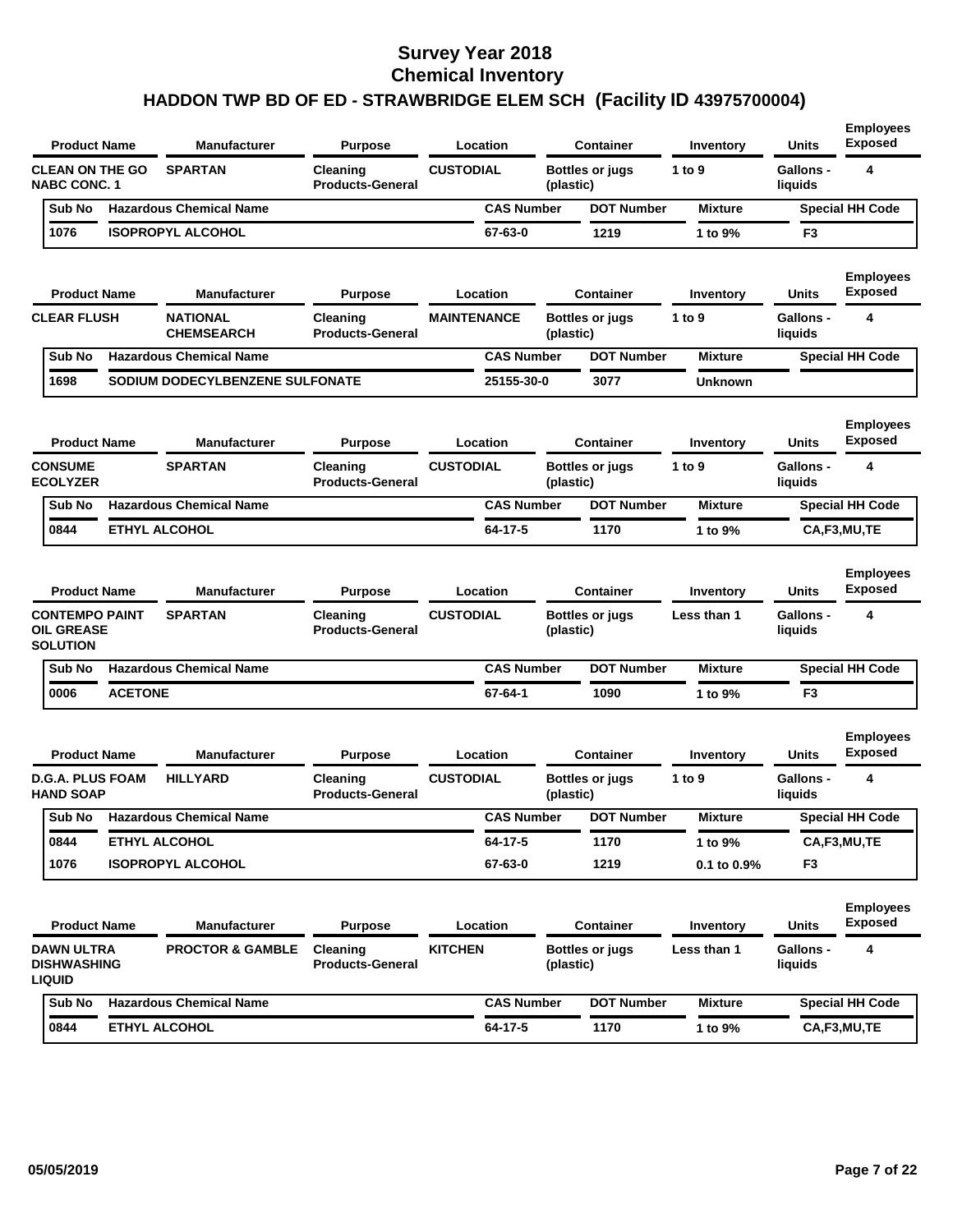| <b>Product Name</b>                                            |                | <b>Manufacturer</b>            | <b>Purpose</b>                      |                    | Location          |           | Container              | Inventory        | <b>Units</b>                | <b>Employees</b><br><b>Exposed</b> |
|----------------------------------------------------------------|----------------|--------------------------------|-------------------------------------|--------------------|-------------------|-----------|------------------------|------------------|-----------------------------|------------------------------------|
| <b>DUST MOP DUST</b><br><b>CLOTH TREATMENT</b>                 |                | <b>SPARTAN</b>                 | Cleaning<br><b>Products-General</b> | <b>CUSTODIAL</b>   |                   | (plastic) | <b>Bottles or jugs</b> | 1 to 9           | <b>Gallons -</b><br>liquids | 4                                  |
| Sub No                                                         |                | <b>Hazardous Chemical Name</b> |                                     |                    | <b>CAS Number</b> |           | <b>DOT Number</b>      | <b>Mixture</b>   |                             | <b>Special HH Code</b>             |
| 0878                                                           |                | <b>ETHYLENE GLYCOL</b>         |                                     |                    | $107 - 21 - 1$    |           | 3082                   | 1 to 9%          |                             |                                    |
| 2648                                                           |                | <b>PETROLEUM DISTILLATES</b>   |                                     |                    | 8002-05-9         |           | 1268                   | 1 to 9%          | F <sub>3</sub>              |                                    |
| <b>Product Name</b>                                            |                | <b>Manufacturer</b>            | <b>Purpose</b>                      |                    | Location          |           | <b>Container</b>       | Inventory        | <b>Units</b>                | <b>Employees</b><br><b>Exposed</b> |
| <b>ELITE SERIES</b><br><b>BASEBOARD WAX</b><br><b>STRIPPER</b> |                | <b>MD ELITE</b>                | Cleaning<br><b>Products-General</b> | <b>MAINTENANCE</b> |                   | Can       |                        | 1 to 9           | <b>Pounds -</b><br>solids   | 4                                  |
| Sub No                                                         |                | <b>Hazardous Chemical Name</b> |                                     |                    | <b>CAS Number</b> |           | <b>DOT Number</b>      | <b>Mixture</b>   |                             | <b>Special HH Code</b>             |
| 0275                                                           |                | <b>2-BUTOXY ETHANOL</b>        |                                     |                    | 111-76-2          |           | 2369                   | Unknown          | CA                          |                                    |
| <b>Product Name</b>                                            |                | <b>Manufacturer</b>            | <b>Purpose</b>                      |                    | Location          |           | <b>Container</b>       | Inventory        | <b>Units</b>                | <b>Employees</b><br><b>Exposed</b> |
| <b>EXPO CLEANING</b><br><b>WIPES</b>                           |                | <b>SANFORD</b>                 | Cleaning<br><b>Products-General</b> | <b>CUSTODIAL</b>   |                   | (plastic) | <b>Bottles or jugs</b> | 1 to 9           | <b>Pounds -</b><br>solids   | 4                                  |
| Sub No                                                         |                | <b>Hazardous Chemical Name</b> |                                     |                    | <b>CAS Number</b> |           | <b>DOT Number</b>      | <b>Mixture</b>   |                             | <b>Special HH Code</b>             |
| 1076                                                           |                | <b>ISOPROPYL ALCOHOL</b>       |                                     |                    | 67-63-0           |           | 1219                   | Unknown          | F <sub>3</sub>              |                                    |
| <b>Product Name</b>                                            |                | <b>Manufacturer</b>            | <b>Purpose</b>                      |                    | Location          |           | <b>Container</b>       | Inventory        | Units                       | <b>Employees</b><br><b>Exposed</b> |
| <b>EXPO DRY ERASE</b><br><b>CLEANER</b>                        |                | <b>SANFORD</b>                 | Cleaning<br><b>Products-General</b> | <b>CUSTODIAL</b>   |                   | (plastic) | <b>Bottles or jugs</b> | Less than 1      | <b>Gallons -</b><br>liquids | 4                                  |
| Sub No                                                         |                | <b>Hazardous Chemical Name</b> |                                     |                    | <b>CAS Number</b> |           | <b>DOT Number</b>      | <b>Mixture</b>   |                             | <b>Special HH Code</b>             |
| 0275                                                           |                | <b>2-BUTOXY ETHANOL</b>        |                                     |                    | 111-76-2          |           | 2369                   | Unknown          | CА                          |                                    |
| 1076                                                           |                | <b>ISOPROPYL ALCOHOL</b>       |                                     |                    | 67-63-0           |           | 1219                   | Unknown          | F3                          |                                    |
| <b>Product Name</b>                                            |                | <b>Manufacturer</b>            | <b>Purpose</b>                      |                    | Location          |           | Container              | Inventory        | <b>Units</b>                | <b>Employees</b><br><b>Exposed</b> |
| <b>EXTERIOR PASTE</b><br><b>SPACKLING</b>                      |                | SYNKOLOID CO.                  | Other                               | <b>MAINTENANCE</b> |                   | Can       |                        | Less than 1      | Gallons -<br>liquids        | 4                                  |
| Sub No                                                         |                | <b>Hazardous Chemical Name</b> |                                     |                    | <b>CAS Number</b> |           | <b>DOT Number</b>      | <b>Mixture</b>   |                             | <b>Special HH Code</b>             |
| 0206                                                           |                | <b>VM &amp; P NAPHTHA</b>      |                                     |                    | 8032-32-4         |           | 1268                   | 1 to 9%          | F <sub>3</sub>              |                                    |
| 1222                                                           |                | <b>METHYL ALCOHOL</b>          |                                     |                    | 67-56-1           |           | 1230                   | 0.1 to 0.9%      | F <sub>3</sub> ,TE          |                                    |
| 1866                                                           | <b>TOLUENE</b> |                                |                                     |                    | 108-88-3          |           | 1294                   | $0.1$ to $0.9\%$ | F3,TE                       |                                    |
| 2014                                                           | <b>XYLENES</b> |                                |                                     |                    | 1330-20-7         |           | 1307                   | 1 to 9%          | F <sub>3</sub>              |                                    |
| <b>Product Name</b>                                            |                | <b>Manufacturer</b>            | <b>Purpose</b>                      |                    | Location          |           | <b>Container</b>       | Inventory        | <b>Units</b>                | <b>Employees</b><br><b>Exposed</b> |
| <b>FAST DRAW 11</b><br><b>PEROXIDE</b><br><b>CLEANER</b>       |                | <b>BETCO</b>                   | Cleaning<br><b>Products-General</b> | <b>CUSTODIAL</b>   |                   | (plastic) | <b>Bottles or jugs</b> | 1 to 9           | Gallons -<br>liquids        | 4                                  |
| Sub No                                                         |                | <b>Hazardous Chemical Name</b> |                                     |                    | <b>CAS Number</b> |           | <b>DOT Number</b>      | <b>Mixture</b>   |                             | <b>Special HH Code</b>             |
| 1015                                                           |                | <b>HYDROGEN PEROXIDE</b>       |                                     |                    | 7722-84-1         |           | 2015                   | 1 to 9%          | CO,MU,R3                    |                                    |
|                                                                |                |                                |                                     |                    |                   |           |                        |                  |                             |                                    |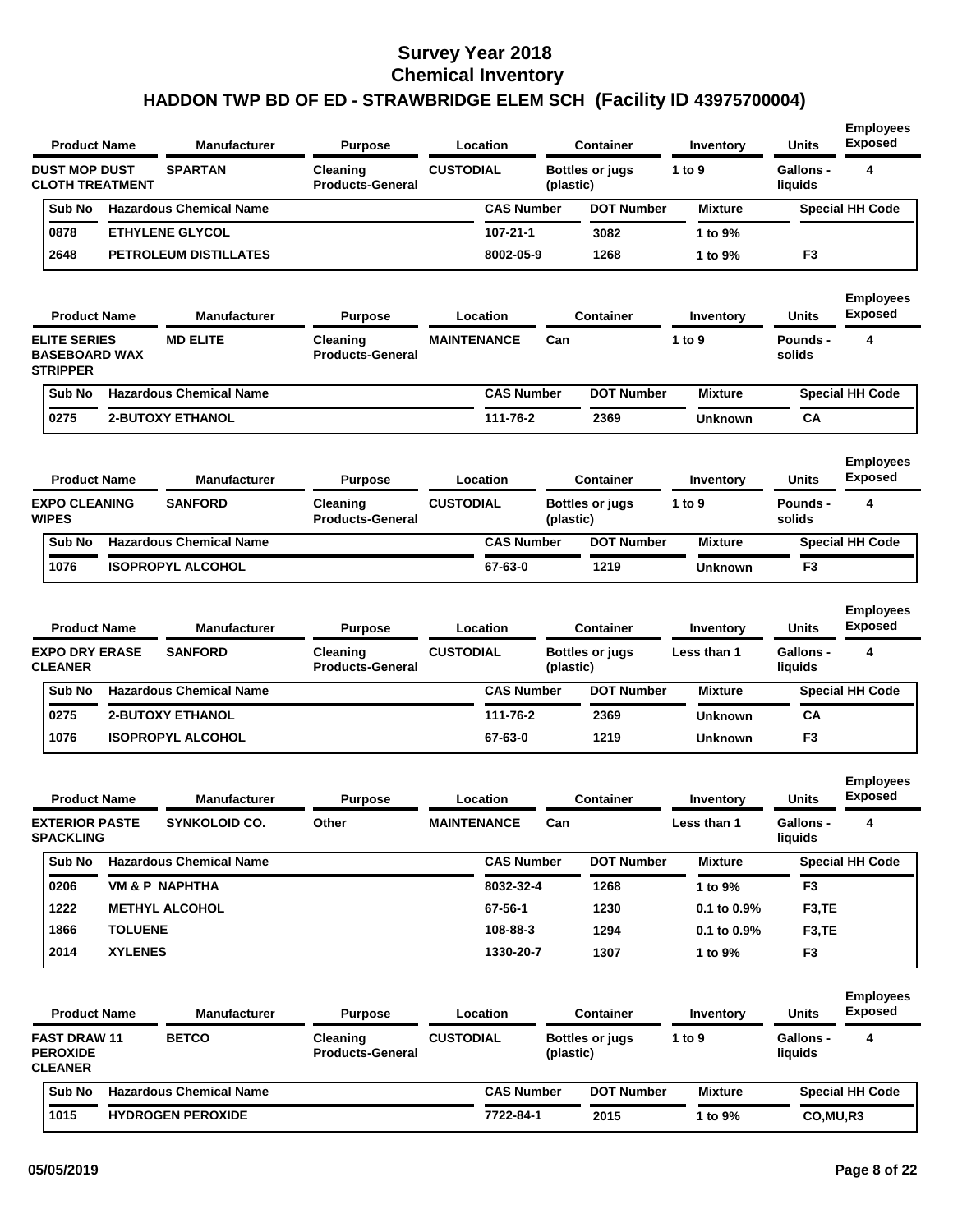| <b>Product Name</b><br><b>Manufacturer</b>              |                      | <b>Purpose</b>                 | Location<br><b>Container</b>                |                    | Inventory         | <b>Units</b> | <b>Exposed</b>         |                |                             |                                            |
|---------------------------------------------------------|----------------------|--------------------------------|---------------------------------------------|--------------------|-------------------|--------------|------------------------|----------------|-----------------------------|--------------------------------------------|
| <b>FAST DRAW 24</b><br><b>DAILY SCRUB SC</b>            |                      | <b>BETCO</b>                   | Cleaning<br><b>Products-General</b>         | <b>CUSTODIAL</b>   |                   | (plastic)    | <b>Bottles or jugs</b> | 1 to 9         | <b>Gallons -</b><br>liquids | 4                                          |
| Sub No                                                  |                      | <b>Hazardous Chemical Name</b> |                                             |                    | <b>CAS Number</b> |              | <b>DOT Number</b>      | <b>Mixture</b> |                             | <b>Special HH Code</b>                     |
| 0103                                                    |                      | <b>AMMONIUM HYDROXIDE</b>      |                                             |                    | 1336-21-6         |              | 2672                   | 1 to 9%        | CO                          |                                            |
| 0275                                                    |                      | <b>2-BUTOXY ETHANOL</b>        |                                             |                    | 111-76-2          |              | 2369                   | 10 to 24%      | CА                          |                                            |
| 0835                                                    | <b>ETHANOLAMINE</b>  |                                |                                             |                    | 141-43-5          |              | 2491                   | 25 to 49%      | CO                          |                                            |
| <b>Product Name</b>                                     |                      | <b>Manufacturer</b>            | <b>Purpose</b>                              |                    | Location          |              | <b>Container</b>       | Inventory      | <b>Units</b>                | <b>Employees</b><br><b>Exposed</b>         |
| <b>FAST DRAW 24</b><br>DEEP BLUE CONC.                  |                      | <b>BETCO</b>                   | Cleaning<br><b>Products-General</b>         | <b>CUSTODIAL</b>   |                   | (plastic)    | <b>Bottles or jugs</b> | 1 to 9         | <b>Gallons -</b><br>liquids | 4                                          |
| Sub No                                                  |                      | <b>Hazardous Chemical Name</b> |                                             |                    | <b>CAS Number</b> |              | <b>DOT Number</b>      | <b>Mixture</b> |                             | <b>Special HH Code</b>                     |
| 0103                                                    |                      | <b>AMMONIUM HYDROXIDE</b>      |                                             |                    | 1336-21-6         |              | 2672                   | 1 to 9%        | CO                          |                                            |
| 0275                                                    |                      | <b>2-BUTOXY ETHANOL</b>        |                                             |                    | 111-76-2          |              | 2369                   | 10 to 24%      | CА                          |                                            |
| <b>Product Name</b>                                     |                      | <b>Manufacturer</b>            | <b>Purpose</b>                              |                    | Location          |              | <b>Container</b>       | Inventory      | <b>Units</b>                | <b>Employees</b><br><b>Exposed</b>         |
|                                                         |                      | <b>GENERIC</b>                 | Fuel                                        | <b>MAINT.</b>      |                   | (plastic)    | <b>Bottles or jugs</b> | 1 to 9         | <b>Gallons -</b><br>liquids | 4                                          |
| <b>GASOLINE</b>                                         |                      |                                |                                             |                    |                   |              |                        |                |                             |                                            |
| Sub No                                                  |                      | <b>Hazardous Chemical Name</b> |                                             |                    | <b>CAS Number</b> |              | <b>DOT Number</b>      | <b>Mixture</b> |                             | <b>Special HH Code</b>                     |
| 0957                                                    | <b>GASOLINE</b>      |                                |                                             |                    | 8006-61-9         |              | 1203                   | 100%           | CA,F3                       |                                            |
| <b>Product Name</b>                                     |                      | <b>Manufacturer</b>            | <b>Purpose</b>                              |                    | Location          |              | <b>Container</b>       | Inventory      | <b>Units</b>                | <b>Employees</b><br><b>Exposed</b>         |
| <b>GERM-X HAND</b><br><b>SANITIZER</b>                  |                      | VI-JON                         | Medical<br><b>Disinfectant</b>              | <b>THRU SCHOOL</b> |                   | (plastic)    | <b>Bottles or jugs</b> | Less than 1    | <b>Gallons -</b><br>liquids | 4                                          |
| Sub No                                                  |                      | <b>Hazardous Chemical Name</b> |                                             |                    | <b>CAS Number</b> |              | <b>DOT Number</b>      | <b>Mixture</b> |                             | <b>Special HH Code</b>                     |
| 0844                                                    | <b>ETHYL ALCOHOL</b> |                                |                                             |                    | 64-17-5           |              | 1170                   | 50 to 59%      |                             | CA,F3,MU,TE                                |
| 1076                                                    |                      | <b>ISOPROPYL ALCOHOL</b>       |                                             |                    | 67-63-0           |              | 1219                   | 1 to 9%        | F3                          |                                            |
| <b>Product Name</b>                                     |                      | Manufacturer                   | <b>Purpose</b>                              |                    | Location          |              | <b>Container</b>       | Inventory      | <b>Units</b>                | <b>Employees</b><br>Exposed                |
| <b>HARMONY AIR</b><br><b>FRESHENER</b>                  |                      | <b>HILLYARD</b>                | Deodorizer                                  | <b>CUSTODIAL</b>   |                   | (plastic)    | <b>Bottles or jugs</b> | Less than 1    | Gallons -<br>liquids        | 4                                          |
| Sub No                                                  |                      | <b>Hazardous Chemical Name</b> |                                             |                    | <b>CAS Number</b> |              | <b>DOT Number</b>      | <b>Mixture</b> |                             | <b>Special HH Code</b>                     |
| 1076                                                    |                      | <b>ISOPROPYL ALCOHOL</b>       |                                             |                    | 67-63-0           |              | 1219                   | 1 to 9%        | F3                          |                                            |
| <b>Product Name</b>                                     |                      | <b>Manufacturer</b>            | <b>Purpose</b>                              |                    | Location          |              | <b>Container</b>       | Inventory      | Units                       | <b>Exposed</b>                             |
| <b>HYDROGEN</b><br><b>PEROXIDE 3</b><br><b>SOLUTION</b> |                      | <b>CUMBERLAND SWAN</b>         | <b>Medical/First Aid</b><br><b>Supplies</b> | <b>NURSE</b>       |                   | (plastic)    | <b>Bottles or jugs</b> | Less than 1    | <b>Gallons -</b><br>liquids | 4                                          |
| Sub No                                                  |                      | <b>Hazardous Chemical Name</b> |                                             |                    | <b>CAS Number</b> |              | <b>DOT Number</b>      | <b>Mixture</b> |                             | <b>Employees</b><br><b>Special HH Code</b> |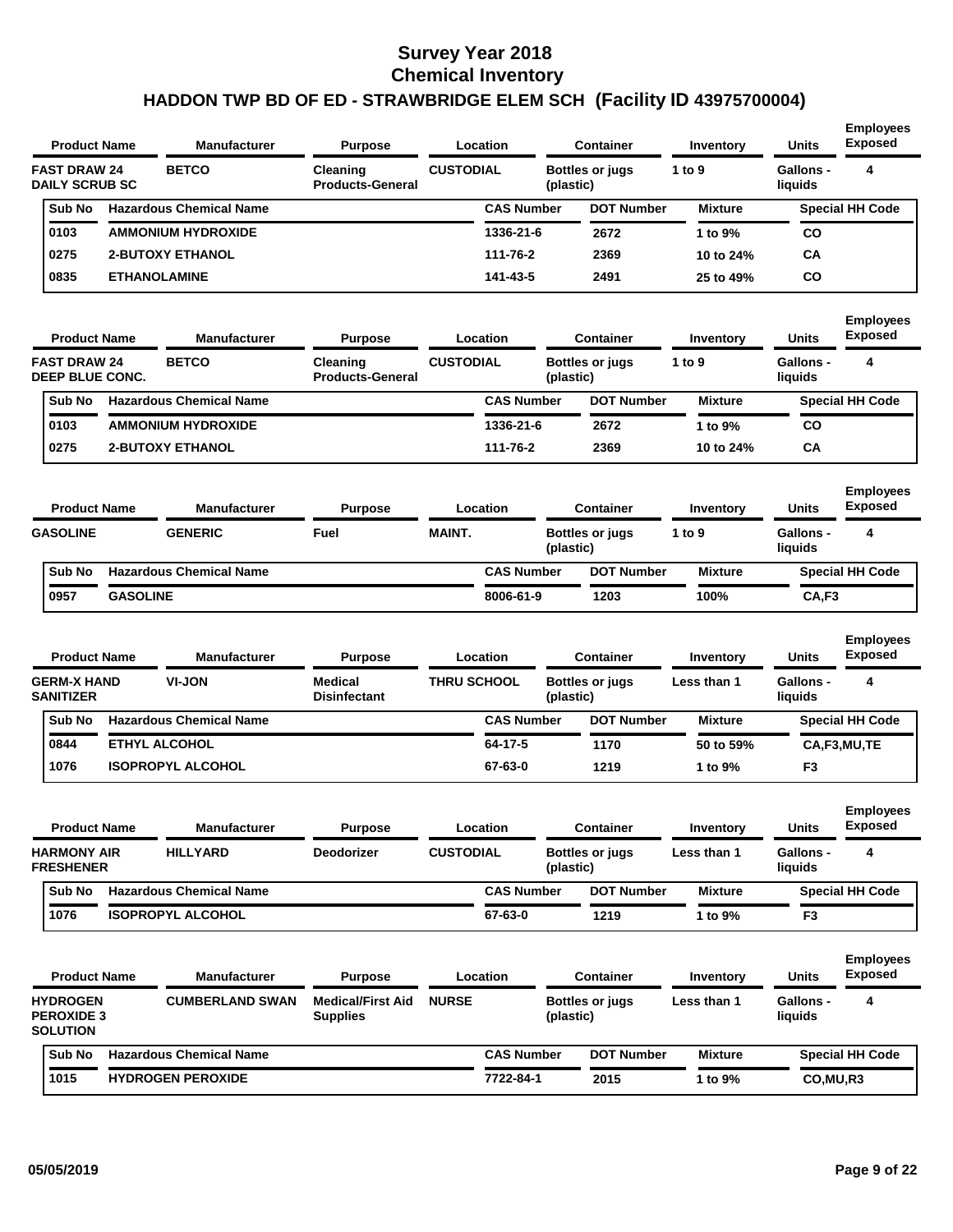| <b>Product Name</b>                              |                 | <b>Manufacturer</b>            | <b>Purpose</b>                              |                    | Location          |           | <b>Container</b>       | Inventory      | <b>Units</b>                | <b>Employees</b><br><b>Exposed</b> |
|--------------------------------------------------|-----------------|--------------------------------|---------------------------------------------|--------------------|-------------------|-----------|------------------------|----------------|-----------------------------|------------------------------------|
| <b>IHS FOAM</b><br><b>SANITIZER</b>              |                 | <b>HILLYARD</b>                | <b>Medical</b><br><b>Disinfectant</b>       | <b>THRU SCHOOL</b> |                   | (plastic) | <b>Bottles or jugs</b> | 1 to 9         | <b>Gallons -</b><br>liquids | 4                                  |
| Sub No                                           |                 | <b>Hazardous Chemical Name</b> |                                             |                    | <b>CAS Number</b> |           | <b>DOT Number</b>      | <b>Mixture</b> |                             | <b>Special HH Code</b>             |
| 0844                                             |                 | <b>ETHYL ALCOHOL</b>           |                                             |                    | 64-17-5           |           | 1170                   | 60 to 69%      |                             | CA,F3,MU,TE                        |
| 1076                                             |                 | <b>ISOPROPYL ALCOHOL</b>       |                                             |                    | 67-63-0           |           | 1219                   | 1 to 9%        | F <sub>3</sub>              |                                    |
| 3319                                             | <b>GLYCERIN</b> |                                |                                             |                    | $56 - 81 - 5$     |           |                        | 1 to 9%        |                             |                                    |
| <b>Product Name</b>                              |                 | <b>Manufacturer</b>            | <b>Purpose</b>                              |                    | Location          |           | <b>Container</b>       | Inventory      | <b>Units</b>                | <b>Employees</b><br><b>Exposed</b> |
| <b>ISOPROPYL</b><br><b>ALCOHOL 70</b>            |                 | <b>CUMBERLAND SWAN</b>         | <b>Medical/First Aid</b><br><b>Supplies</b> | <b>NURSE</b>       |                   | (plastic) | <b>Bottles or jugs</b> | Less than 1    | <b>Gallons -</b><br>liquids | 4                                  |
| Sub No                                           |                 | <b>Hazardous Chemical Name</b> |                                             |                    | <b>CAS Number</b> |           | <b>DOT Number</b>      | <b>Mixture</b> |                             | <b>Special HH Code</b>             |
| 1076                                             |                 | <b>ISOPROPYL ALCOHOL</b>       |                                             |                    | 67-63-0           |           | 1219                   | 70 to 79%      | F <sub>3</sub>              |                                    |
| <b>Product Name</b>                              |                 | <b>Manufacturer</b>            | <b>Purpose</b>                              |                    | Location          |           | Container              | Inventory      | <b>Units</b>                | <b>Employees</b><br><b>Exposed</b> |
| JEWEL EXT. WEAR<br><b>FLOOR FINISH</b>           |                 | <b>CAMDEN BAG</b>              | <b>Floor Wax</b>                            | <b>MAINT.</b>      |                   |           | <b>Plastic drum</b>    | 10 to 99       | <b>Gallons -</b><br>liquids | 4                                  |
| Sub No                                           |                 | <b>Hazardous Chemical Name</b> |                                             |                    | <b>CAS Number</b> |           | <b>DOT Number</b>      | <b>Mixture</b> |                             | <b>Special HH Code</b>             |
| 0773                                             |                 | <b>DI-n-BUTYL PHTHALATE</b>    |                                             |                    | 84-74-2           |           | 3082                   | 1 to 9%        | <b>TE</b>                   |                                    |
| <b>Product Name</b>                              |                 | <b>Manufacturer</b>            | <b>Purpose</b>                              |                    | Location          |           | <b>Container</b>       | Inventory      | <b>Units</b>                | <b>Employees</b><br><b>Exposed</b> |
| <b>JEWEL MOP STRIP</b><br><b>PLUS</b>            |                 | <b>CAMDEN BAG</b>              | Cleaning<br><b>Products-General</b>         | <b>CUSTODIAL</b>   |                   | (plastic) | <b>Bottles or jugs</b> | 10 to 99       | <b>Gallons -</b><br>liquids | 4                                  |
| Sub No                                           |                 | <b>Hazardous Chemical Name</b> |                                             |                    | <b>CAS Number</b> |           | <b>DOT Number</b>      | <b>Mixture</b> |                             | <b>Special HH Code</b>             |
| 0275                                             |                 | <b>2-BUTOXY ETHANOL</b>        |                                             |                    | 111-76-2          |           | 2369                   | 10 to 24%      | CA                          |                                    |
| 0835                                             |                 | <b>ETHANOLAMINE</b>            |                                             |                    | 141-43-5          |           | 2491                   | 10 to 24%      | CO                          |                                    |
| 0878                                             |                 | <b>ETHYLENE GLYCOL</b>         |                                             |                    | $107 - 21 - 1$    |           | 3082                   | 1 to 9%        |                             |                                    |
| <b>Product Name</b>                              |                 | Manufacturer                   | <b>Purpose</b>                              |                    | Location          |           | Container              | Inventory      | <b>Units</b>                | <b>Employees</b><br><b>Exposed</b> |
| <b>KRYLON</b><br><b>WORKABLE FIXITIF</b><br>1306 |                 | <b>SHERWIN WILLIAMS</b>        | <b>Adhesives</b>                            | ART                |                   | Can       |                        | 1 to 9         | Pounds -<br>solids          | 4                                  |
| Sub No                                           |                 | <b>Hazardous Chemical Name</b> |                                             |                    | <b>CAS Number</b> |           | <b>DOT Number</b>      | <b>Mixture</b> |                             | <b>Special HH Code</b>             |
| 0006                                             | <b>ACETONE</b>  |                                |                                             |                    | 67-64-1           |           | 1090                   | 50 to 59%      | F <sub>3</sub>              |                                    |
| 0273                                             | <b>BUTANE</b>   |                                |                                             |                    | 106-97-8          |           | 1011                   | 10 to 24%      | F4                          |                                    |
| 0275                                             |                 | <b>2-BUTOXY ETHANOL</b>        |                                             |                    | 111-76-2          |           | 2369                   | 1 to 9%        | CA                          |                                    |
| 1076                                             |                 | <b>ISOPROPYL ALCOHOL</b>       |                                             |                    | 67-63-0           |           | 1219                   | 1 to 9%        | F <sub>3</sub>              |                                    |
| 1594                                             | <b>PROPANE</b>  |                                |                                             |                    | 74-98-6           |           | 1978                   | 10 to 24%      | F4                          |                                    |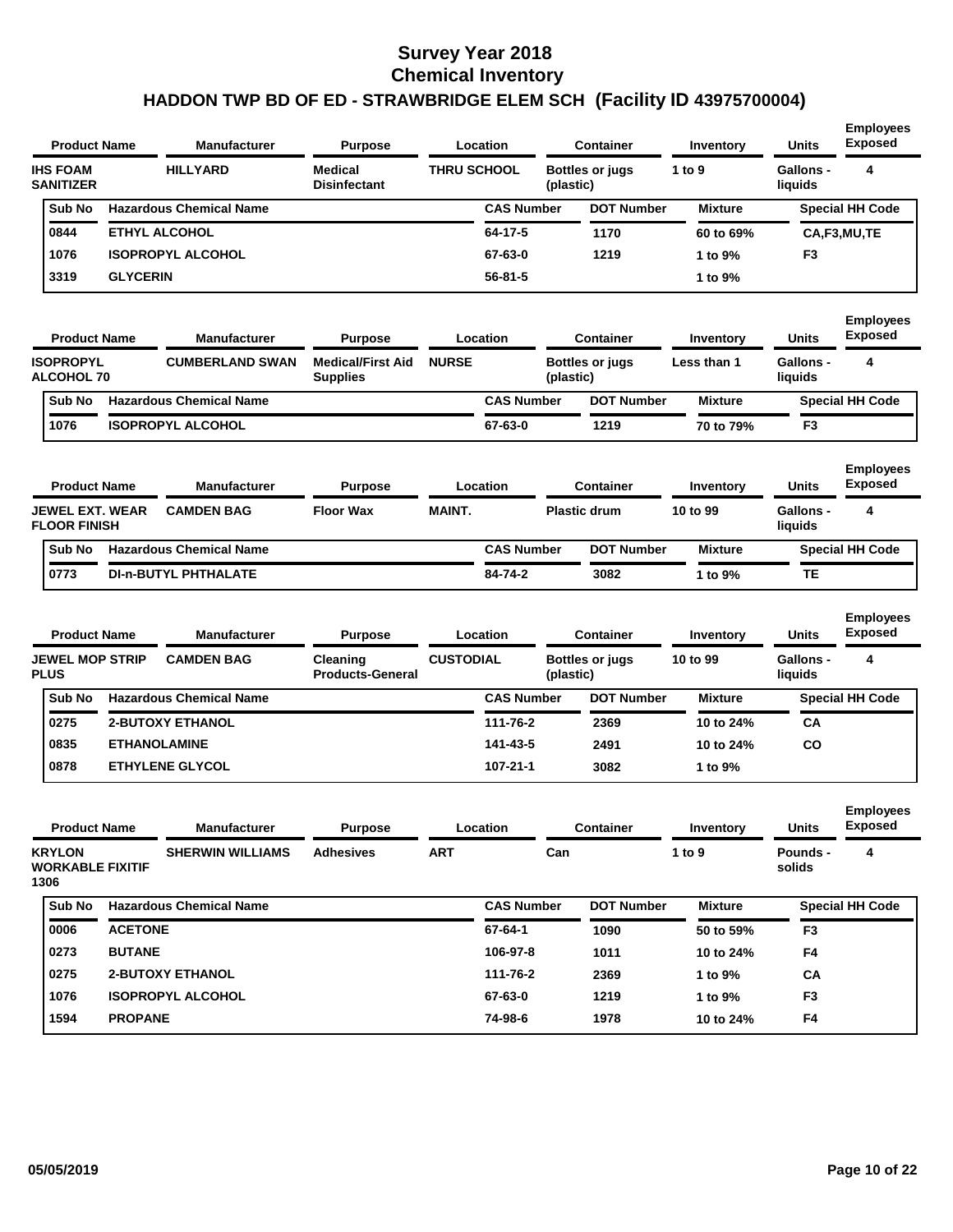| <b>Product Name</b>                                           |                  | <b>Manufacturer</b>            | <b>Purpose</b>                             |                  | Location          |           | <b>Container</b>       | Inventory      | <b>Units</b>                | <b>Employees</b><br><b>Exposed</b> |
|---------------------------------------------------------------|------------------|--------------------------------|--------------------------------------------|------------------|-------------------|-----------|------------------------|----------------|-----------------------------|------------------------------------|
| <b>LAWN BOY 2-</b><br><b>CYCLE OIL</b>                        |                  | <b>CITGO</b>                   | <b>Motor Oil</b>                           | <b>MAINT.</b>    |                   | Can       |                        | Less than 1    | <b>Gallons -</b><br>liquids | 4                                  |
| Sub No                                                        |                  | <b>Hazardous Chemical Name</b> |                                            |                  | <b>CAS Number</b> |           | <b>DOT Number</b>      | <b>Mixture</b> |                             | <b>Special HH Code</b>             |
| 2651                                                          | <b>MOTOR OIL</b> |                                |                                            |                  |                   |           | 1270                   | 100%           |                             |                                    |
| <b>Product Name</b>                                           |                  | <b>Manufacturer</b>            | <b>Purpose</b>                             |                  | Location          |           | <b>Container</b>       | Inventory      | Units                       | <b>Employees</b><br><b>Exposed</b> |
| <b>LC-10 LIME SCALE</b><br><b>REMOVER</b>                     |                  | <b>INDCO</b>                   | Cleaning<br><b>Products-General</b>        | <b>CUSTODIAL</b> |                   | (plastic) | <b>Bottles or jugs</b> | Less than 1    | Gallons -<br>liquids        | 4                                  |
| Sub No                                                        |                  | <b>Hazardous Chemical Name</b> |                                            |                  | <b>CAS Number</b> |           | <b>DOT Number</b>      | <b>Mixture</b> |                             | <b>Special HH Code</b>             |
| 1516                                                          |                  | <b>PHOSPHORIC ACID</b>         |                                            |                  | 7664-38-2         |           | 1805                   | <b>Unknown</b> | CO                          |                                    |
| <b>Product Name</b>                                           |                  | <b>Manufacturer</b>            | <b>Purpose</b>                             |                  | Location          |           | <b>Container</b>       | Inventory      | Units                       | <b>Employees</b><br>Exposed        |
| <b>LYSOL BRAND III</b><br><b>DISINFECTANT</b><br><b>SPRAY</b> |                  | <b>RECKITT BENCKISER</b>       | <b>Cleaning</b><br><b>Products-General</b> | <b>CUSTODIAL</b> |                   | Can       |                        | 1 to 9         | Pounds -<br>solids          | 4                                  |
| Sub No                                                        |                  | <b>Hazardous Chemical Name</b> |                                            |                  | <b>CAS Number</b> |           | <b>DOT Number</b>      | <b>Mixture</b> |                             | <b>Special HH Code</b>             |
| 0273                                                          | <b>BUTANE</b>    |                                |                                            |                  | 106-97-8          |           | 1011                   | 1 to 9%        | F4                          |                                    |
| 0844                                                          |                  | <b>ETHYL ALCOHOL</b>           |                                            |                  | 64-17-5           |           | 1170                   | <b>Unknown</b> |                             | CA,F3,MU,TE                        |
| 1594                                                          | <b>PROPANE</b>   |                                |                                            |                  | 74-98-6           |           | 1978                   | 1 to 9%        | F4                          |                                    |
| <b>Product Name</b>                                           |                  | <b>Manufacturer</b>            | <b>Purpose</b>                             |                  | Location          |           | <b>Container</b>       | Inventory      | <b>Units</b>                | <b>Employees</b><br><b>Exposed</b> |
| <b>LYSOL BRAND III</b><br><b>I.C. SPRAY</b>                   |                  | <b>RECKITT BENCKISER</b>       | Cleaning<br><b>Products-General</b>        | <b>CUSTODIAL</b> |                   | Can       |                        | 1 to 9         | Pounds -<br>solids          | 4                                  |
| Sub No                                                        |                  | <b>Hazardous Chemical Name</b> |                                            |                  | <b>CAS Number</b> |           | <b>DOT Number</b>      | <b>Mixture</b> |                             | <b>Special HH Code</b>             |
| 0273                                                          | <b>BUTANE</b>    |                                |                                            |                  | 106-97-8          |           | 1011                   | 10 to 24%      | F4                          |                                    |
| 0844                                                          |                  | <b>ETHYL ALCOHOL</b>           |                                            |                  | 64-17-5           |           | 1170                   | 60 to 69%      |                             | CA,F3,MU,TE                        |
| 1594                                                          | <b>PROPANE</b>   |                                |                                            |                  | 74-98-6           |           | 1978                   | 1 to 9%        | F4                          |                                    |
| <b>Product Name</b>                                           |                  | <b>Manufacturer</b>            | <b>Purpose</b>                             |                  | Location          |           | Container              | Inventory      | <b>Units</b>                | <b>Employees</b><br><b>Exposed</b> |
| <b>MH READY PATCH</b>                                         |                  | <b>ZINSSER</b>                 | Other                                      | MAINT.           |                   | Can       |                        | 1 to 9         | <b>Gallons -</b><br>liquids | 4                                  |
| Sub No                                                        |                  | <b>Hazardous Chemical Name</b> |                                            |                  | <b>CAS Number</b> |           | <b>DOT Number</b>      | <b>Mixture</b> |                             | <b>Special HH Code</b>             |
| 0851                                                          |                  | <b>ETHYL BENZENE</b>           |                                            |                  | 100-41-4          |           | 1175                   | 1 to 9%        | CA,F3                       |                                    |
| 1736                                                          |                  | <b>STODDARD SOLVENT</b>        |                                            |                  | 8052-41-3         |           | 1268                   | 1 to 9%        |                             |                                    |
| 2014                                                          | <b>XYLENES</b>   |                                |                                            |                  | 1330-20-7         |           | 1307                   | 1 to 9%        | F <sub>3</sub>              |                                    |
| 4000                                                          |                  | <b>BARIUM SULFATE</b>          |                                            |                  | 7727-43-7         |           | 1564                   | 1 to 9%        |                             |                                    |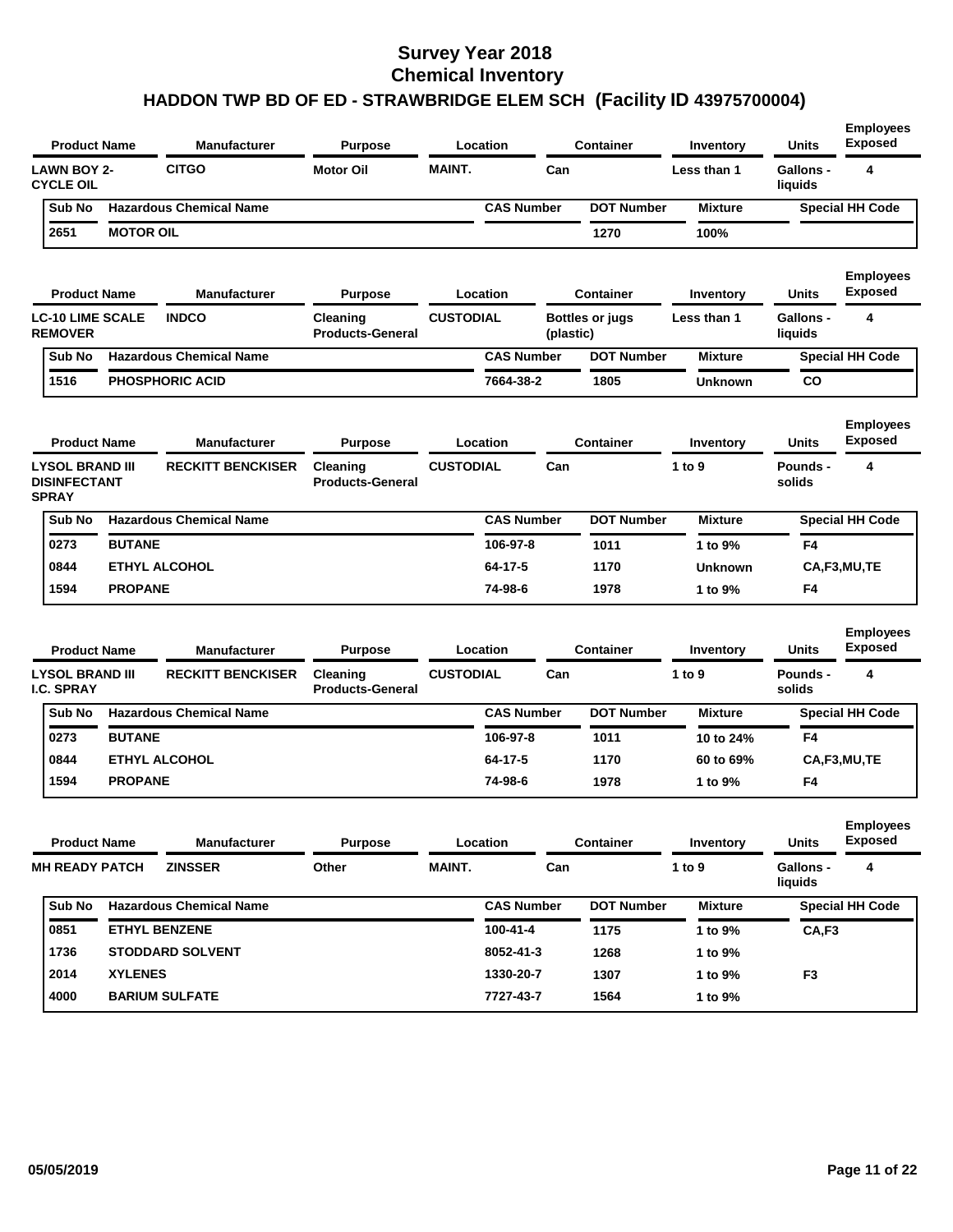| <b>Product Name</b>                                        |                  | <b>Manufacturer</b>                   | <b>Purpose</b>                      |                  | Location          |           | <b>Container</b>       | Inventory      | <b>Units</b>       | <b>Employees</b><br><b>Exposed</b> |
|------------------------------------------------------------|------------------|---------------------------------------|-------------------------------------|------------------|-------------------|-----------|------------------------|----------------|--------------------|------------------------------------|
| <b>MISTY ASPIRE</b><br><b>BASEBOARD</b><br><b>STRIPPER</b> |                  | <b>AMREP</b>                          | Cleaning<br><b>Products-General</b> | <b>CUSTODIAL</b> |                   | Can       |                        | 1 to 9         | Pounds -<br>solids | 4                                  |
| Sub No                                                     |                  | <b>Hazardous Chemical Name</b>        |                                     |                  | <b>CAS Number</b> |           | <b>DOT Number</b>      | <b>Mixture</b> |                    | <b>Special HH Code</b>             |
| 0835                                                       |                  | <b>ETHANOLAMINE</b>                   |                                     |                  | 141-43-5          |           | 2491                   | 1 to 9%        | CO                 |                                    |
| 1040                                                       | <b>ISOBUTANE</b> |                                       |                                     |                  | 75-28-5           |           | 1969                   | 1 to 9%        | F <sub>4</sub>     |                                    |
| <b>Product Name</b>                                        |                  | <b>Manufacturer</b>                   | <b>Purpose</b>                      |                  | Location          |           | <b>Container</b>       | Inventory      | <b>Units</b>       | <b>Employees</b><br><b>Exposed</b> |
| <b>MISTY ASPIRE HD</b><br><b>CLEANER</b>                   |                  | <b>AMREP</b>                          | Cleaning<br><b>Products-General</b> | <b>CUSTODIAL</b> |                   | Can       |                        | 1 to 9         | Pounds -<br>solids | 4                                  |
| Sub No                                                     |                  | <b>Hazardous Chemical Name</b>        |                                     |                  | <b>CAS Number</b> |           | <b>DOT Number</b>      | <b>Mixture</b> |                    | <b>Special HH Code</b>             |
| 1040                                                       | <b>ISOBUTANE</b> |                                       |                                     |                  | 75-28-5           |           | 1969                   | 1 to 9%        | F4                 |                                    |
| <b>Product Name</b>                                        |                  | <b>Manufacturer</b>                   | <b>Purpose</b>                      |                  | Location          |           | <b>Container</b>       | Inventory      | <b>Units</b>       | <b>Employees</b><br><b>Exposed</b> |
| <b>MISTY SUMMER</b><br><b>BREEZE</b>                       |                  | <b>AMREP</b>                          | Cleaning<br><b>Products-General</b> | <b>CUSTODIAL</b> |                   | Can       |                        | 1 to 9         | Pounds -<br>solids | 4                                  |
| Sub No                                                     |                  | <b>Hazardous Chemical Name</b>        |                                     |                  | <b>CAS Number</b> |           | <b>DOT Number</b>      | <b>Mixture</b> |                    | <b>Special HH Code</b>             |
| 0006                                                       | <b>ACETONE</b>   |                                       |                                     |                  | 67-64-1           |           | 1090                   | <b>Unknown</b> | F <sub>3</sub>     |                                    |
| 1040                                                       | <b>ISOBUTANE</b> |                                       |                                     |                  | 75-28-5           |           | 1969                   | 25 to 49%      | F <sub>4</sub>     |                                    |
| 1594                                                       | <b>PROPANE</b>   |                                       |                                     |                  | 74-98-6           |           | 1978                   | 10 to 24%      | F4                 |                                    |
| <b>Product Name</b>                                        |                  | <b>Manufacturer</b>                   | <b>Purpose</b>                      |                  | Location          |           | <b>Container</b>       | Inventory      | <b>Units</b>       | <b>Employees</b><br><b>Exposed</b> |
| <b>GROUT</b>                                               |                  | <b>MOSAIC ART WHITE DIAMOND TECH.</b> | Cement/Concrete ART                 |                  |                   | (plastic) | <b>Bottles or jugs</b> | 1 to 9         | Pounds -<br>solids | 4                                  |
| Sub No                                                     |                  | <b>Hazardous Chemical Name</b>        |                                     |                  | <b>CAS Number</b> |           | <b>DOT Number</b>      | <b>Mixture</b> |                    | <b>Special HH Code</b>             |
| 0325                                                       |                  | <b>CALCIUM OXIDE</b>                  |                                     |                  | 1305-78-8         |           | 1910                   | 1 to 9%        | CO                 |                                    |
| 1660                                                       |                  | SILICA, QUARTZ                        |                                     |                  | 14808-60-7        |           |                        | <b>Unknown</b> | CA                 |                                    |
| 1661                                                       |                  | SILICATE, PORTLAND CEMENT             |                                     |                  | 65997-15-1        |           |                        | <b>Unknown</b> |                    |                                    |
| 1861                                                       |                  | <b>TITANIUM DIOXIDE</b>               |                                     |                  | 13463-67-7        |           |                        | 1 to 9%        |                    |                                    |
| 1998                                                       |                  | <b>VINYL ACETATE</b>                  |                                     |                  | 108-05-4          |           | 1301                   | 1 to 9%        | CA,F3              |                                    |
| <b>Product Name</b>                                        |                  | <b>Manufacturer</b>                   | <b>Purpose</b>                      |                  | Location          |           | Container              | Inventory      | Units              | <b>Employees</b><br><b>Exposed</b> |

| <b>Product Name</b>                           |                | <b>Manufacturer</b><br><b>Purpose</b> |                                     | Location         |                   | <b>Container</b> |                   | Inventory      | <b>Units</b>       | Exposed                |
|-----------------------------------------------|----------------|---------------------------------------|-------------------------------------|------------------|-------------------|------------------|-------------------|----------------|--------------------|------------------------|
| <b>MULTI-SURF.</b><br><b>FURNITURE POLISH</b> |                | <b>CLAIRE MFG.</b>                    | Cleaning<br><b>Products-General</b> | <b>CUSTODIAL</b> |                   | Can              |                   | 1 to 9         | Pounds -<br>solids | 4                      |
| Sub No                                        |                | <b>Hazardous Chemical Name</b>        |                                     |                  | <b>CAS Number</b> |                  | <b>DOT Number</b> | <b>Mixture</b> |                    | <b>Special HH Code</b> |
| 0273                                          | <b>BUTANE</b>  |                                       |                                     |                  | 106-97-8          |                  | 1011              | 1 to 9%        | F4                 |                        |
| 1594                                          | <b>PROPANE</b> |                                       |                                     |                  | 74-98-6           |                  | 1978              | 1 to 9%        | F4                 |                        |
|                                               |                |                                       |                                     |                  |                   |                  |                   |                |                    |                        |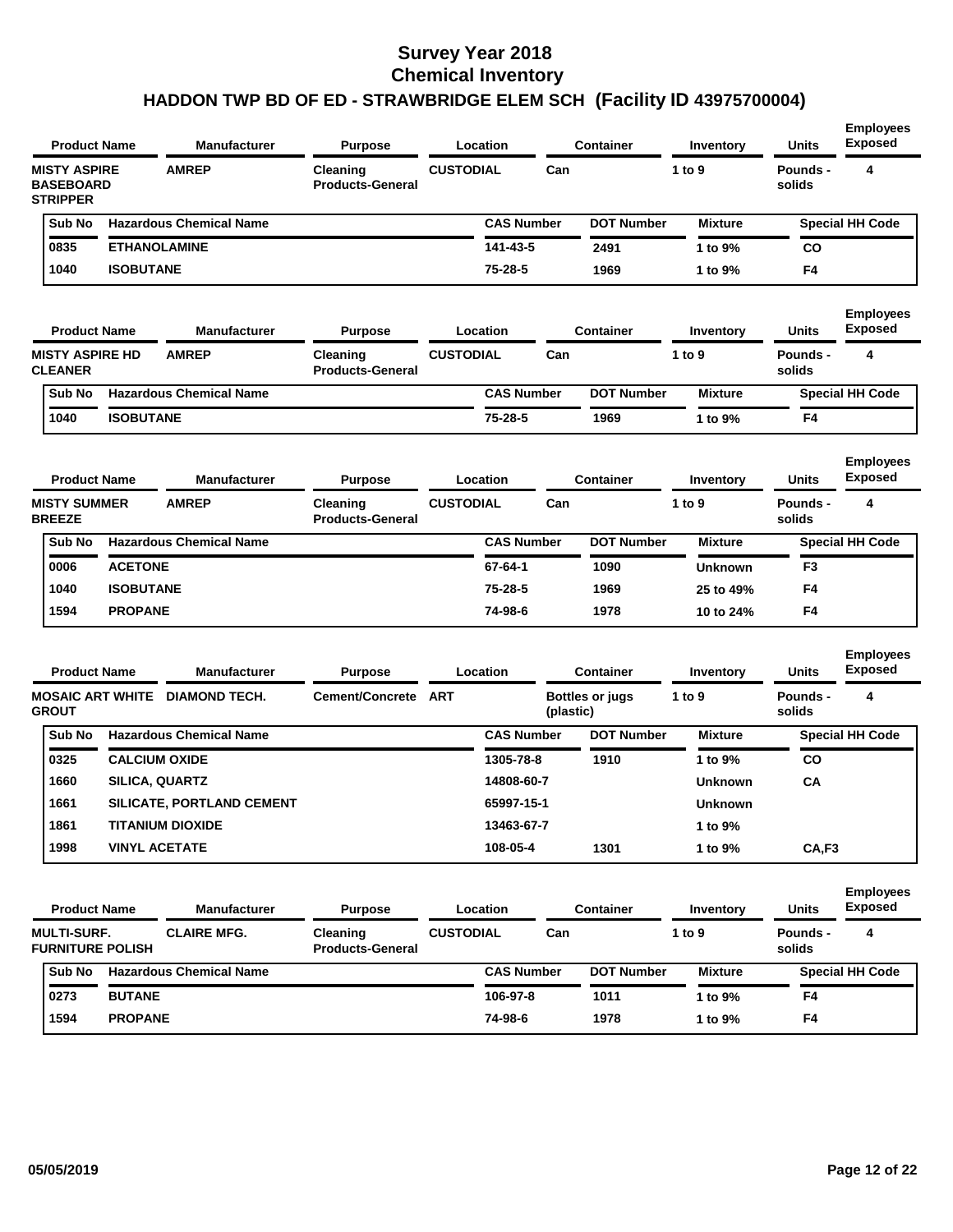| <b>Product Name</b>     | <b>Manufacturer</b>               | <b>Purpose</b>                              |               | Location          | <b>Container</b>  | Inventory      | Units                       | <b>Employees</b><br><b>Exposed</b> |
|-------------------------|-----------------------------------|---------------------------------------------|---------------|-------------------|-------------------|----------------|-----------------------------|------------------------------------|
| <b>OIL BASED PAINTS</b> | <b>ASSORTED</b>                   | Paint (Spray, Oil<br>Based, Latex<br>Based) | <b>MAINT.</b> | Can               |                   | 10 to 99       | <b>Gallons -</b><br>liquids | 4                                  |
| Sub No                  | <b>Hazardous Chemical Name</b>    |                                             |               | <b>CAS Number</b> | <b>DOT Number</b> | <b>Mixture</b> |                             | <b>Special HH Code</b>             |
| 0006                    | <b>ACETONE</b>                    |                                             |               | 67-64-1           | 1090              | Unknown        | F <sub>3</sub>              |                                    |
| 0054                    | <b>ALUMINUM</b>                   |                                             |               | 7429-90-5         | 1396              | <b>Unknown</b> | F <sub>3</sub>              |                                    |
| 0206                    | VM & P NAPHTHA                    |                                             |               | 8032-32-4         | 1268              | <b>Unknown</b> | F <sub>3</sub>              |                                    |
| 0273                    | <b>BUTANE</b>                     |                                             |               | 106-97-8          | 1011              | Unknown        | F4                          |                                    |
| 0275                    | <b>2-BUTOXY ETHANOL</b>           |                                             |               | 111-76-2          | 2369              | <b>Unknown</b> | CA                          |                                    |
| 0342                    | <b>CARBON BLACK</b>               |                                             |               | 1333-86-4         | 1361              | <b>Unknown</b> | CA                          |                                    |
| 0518                    | <b>NAPHTHA</b>                    |                                             |               | 8030-30-6         | 1268              | <b>Unknown</b> | F4                          |                                    |
| 0519                    | <b>COAL TAR PITCH</b>             |                                             |               | 65996-93-2        |                   | <b>Unknown</b> | CA,F3                       |                                    |
| 0528                    | <b>COPPER</b>                     |                                             |               | 7440-50-8         | 3077              | <b>Unknown</b> |                             |                                    |
| 0744                    | 2,3-DIMETHYLBUTANE                |                                             |               | 79-29-8           | 2457              | <b>Unknown</b> | F <sub>3</sub>              |                                    |
| 0792                    | <b>DIPENTENE</b>                  |                                             |               | 138-86-3          | 2052              | Unknown        |                             |                                    |
| 0840                    | <b>2-ETHOXYETHYL ACETATE</b>      |                                             |               | 111-15-9          | 1172              | Unknown        | <b>TE</b>                   |                                    |
| 0841                    | <b>ETHYL ACETATE</b>              |                                             |               | 141-78-6          | 1173              | <b>Unknown</b> | F <sub>3</sub>              |                                    |
| 0844                    | <b>ETHYL ALCOHOL</b>              |                                             |               | 64-17-5           | 1170              | <b>Unknown</b> |                             | CA,F3,MU,TE                        |
| 0851                    | <b>ETHYL BENZENE</b>              |                                             |               | 100-41-4          | 1175              | <b>Unknown</b> | CA,F3                       |                                    |
| 0878                    | <b>ETHYLENE GLYCOL</b>            |                                             |               | $107 - 21 - 1$    | 3082              | <b>Unknown</b> |                             |                                    |
| 1040                    | <b>ISOBUTANE</b>                  |                                             |               | 75-28-5           | 1969              | <b>Unknown</b> | F4                          |                                    |
| 1041                    | <b>ISOBUTYL ACETATE</b>           |                                             |               | 110-19-0          | 1213              | <b>Unknown</b> | F <sub>3</sub>              |                                    |
| 1043                    | <b>ISOBUTYL ALCOHOL</b>           |                                             |               | 78-83-1           | 1212              | <b>Unknown</b> | F <sub>3</sub>              |                                    |
| 1047                    | <b>ISOBUTYL ISOBUTYRATE</b>       |                                             |               | $97 - 85 - 8$     | 2528              | Unknown        | F <sub>3</sub>              |                                    |
| 1074                    | <b>ISOPROPYL ACETATE</b>          |                                             |               | 108-21-4          | 1220              | <b>Unknown</b> | F <sub>3</sub>              |                                    |
| 1076                    | <b>ISOPROPYL ALCOHOL</b>          |                                             |               | 67-63-0           | 1219              | <b>Unknown</b> | F <sub>3</sub>              |                                    |
| 1118                    | <b>LIQUEFIED PETROLEUM GAS</b>    |                                             |               | 68476-85-7        | 1075              | Unknown        | F4                          |                                    |
| 1222                    | <b>METHYL ALCOHOL</b>             |                                             |               | 67-56-1           | 1230              | <b>Unknown</b> | F <sub>3</sub> ,TE          |                                    |
| 1255                    | <b>METHYLENE CHLORIDE</b>         |                                             |               | 75-09-2           | 1593              | <b>Unknown</b> | CA, MU                      |                                    |
| 1258                    | <b>METHYL ETHYL KETONE</b>        |                                             |               | 78-93-3           | 1193              | Unknown        | F <sub>3</sub>              |                                    |
| 1268                    | <b>METHYL ISOBUTYL KETONE</b>     |                                             |               | 108-10-1          | 1245              | <b>Unknown</b> | F <sub>3</sub>              |                                    |
| 1279                    | <b>METHYL n-AMYL KETONE</b>       |                                             |               | 110-43-0          | 1110              | Unknown        |                             |                                    |
| 1285                    | 2-METHYLPENTANE                   |                                             |               | 107-83-5          | 1993              | <b>Unknown</b> | F <sub>3</sub>              |                                    |
| 1292                    | <b>METHYL PROPYL KETONE</b>       |                                             |               | 107-87-9          | 1249              | Unknown        | F <sub>3</sub>              |                                    |
| 1321                    | n-AMYL ACETATE                    |                                             |               | 628-63-7          | 1104              | Unknown        | F <sub>3</sub>              |                                    |
| 1322                    | <b>NAPHTHALENE</b>                |                                             |               | $91 - 20 - 3$     | 1334              | <b>Unknown</b> | CA                          |                                    |
| 1329                    | n-BUTYL ACETATE                   |                                             |               | 123-86-4          | 1123              | Unknown        | F3                          |                                    |
| 1330                    | n-BUTYL ALCOHOL                   |                                             |               | $71 - 36 - 3$     | 1120              | Unknown        | F <sub>3</sub>              |                                    |
| 1339                    | n-HEPTANE                         |                                             |               | 142-82-5          | 1206              | <b>Unknown</b> | F <sub>3</sub>              |                                    |
| 1340                    | n-HEXANE                          |                                             |               | 110-54-3          | 1208              | Unknown        | F <sub>3</sub>              |                                    |
| 1366                    | <b>NITROCELLULOSE</b>             |                                             |               | 9004-70-0         | 2556              | Unknown        | F3,R3                       |                                    |
| 1414                    | <b>NONANE</b>                     |                                             |               | 111-84-2          | 1920              | <b>Unknown</b> | F3                          |                                    |
| 1594                    | <b>PROPANE</b>                    |                                             |               | 74-98-6           | 1978              | Unknown        | F4                          |                                    |
| 1613                    | PROPYLENE GLYCOL MONOMETHYL ETHER |                                             |               | 107-98-2          | 3092              | Unknown        | F <sub>3</sub>              |                                    |
| 1657                    | <b>SILICA, CRISTOBALITE</b>       |                                             |               | 14464-46-1        |                   | Unknown        | CA                          |                                    |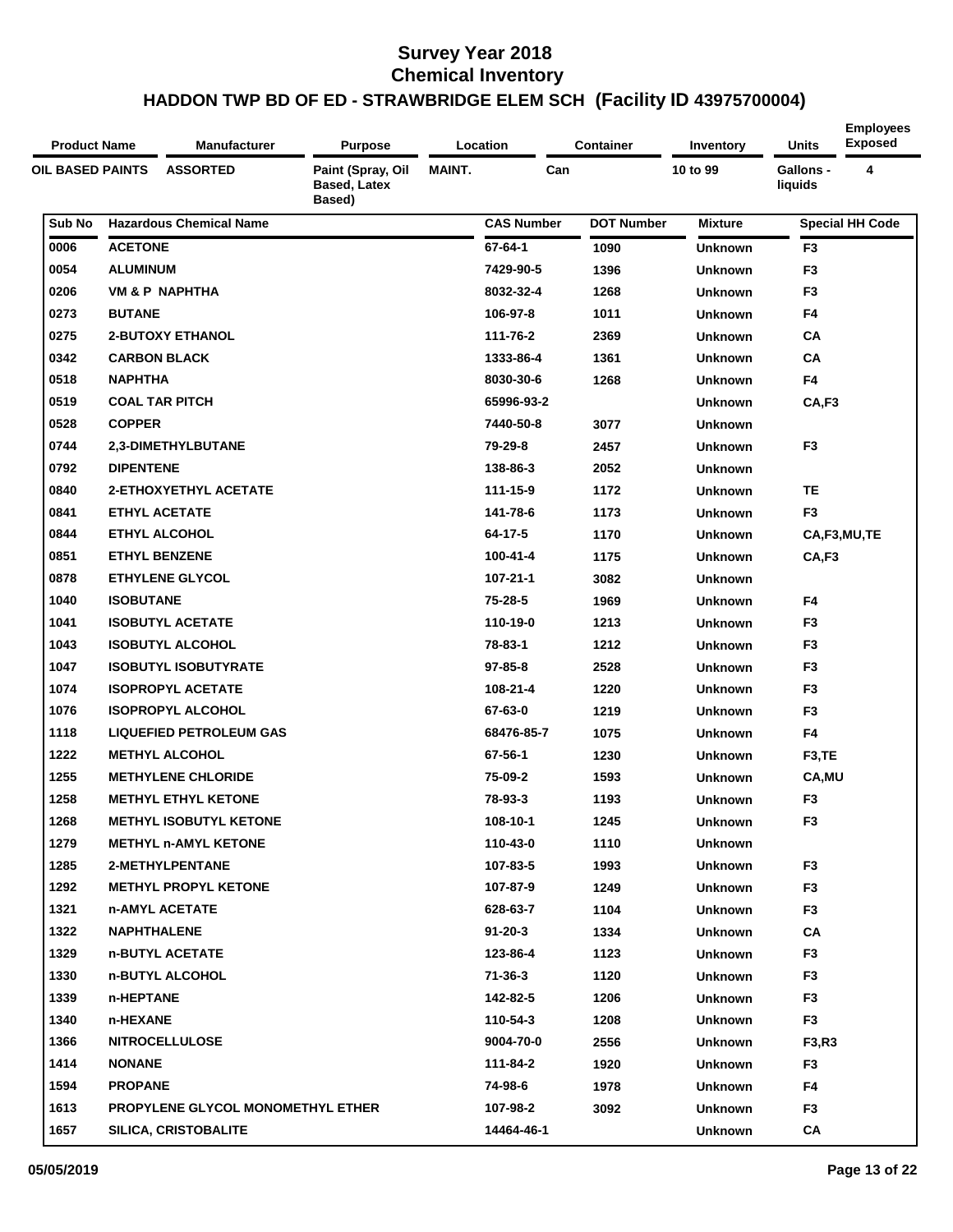| <b>Product Name</b> |                         | <b>Manufacturer</b>                      | <b>Purpose</b> | <b>Location</b> | <b>Container</b> | Inventory      | <b>Units</b>       | <b>Employees</b><br><b>Exposed</b> |
|---------------------|-------------------------|------------------------------------------|----------------|-----------------|------------------|----------------|--------------------|------------------------------------|
| 1660                | SILICA, QUARTZ          |                                          |                | 14808-60-7      |                  | <b>Unknown</b> | CA                 |                                    |
| 1736                |                         | <b>STODDARD SOLVENT</b>                  |                | 8052-41-3       | 1268             | <b>Unknown</b> |                    |                                    |
| 1773                |                         | TALC (NOT CONTAINING ASBESTOS FIBERS)    |                | 14807-96-6      |                  | <b>Unknown</b> |                    |                                    |
| 1861                | <b>TITANIUM DIOXIDE</b> |                                          |                | 13463-67-7      |                  | <b>Unknown</b> |                    |                                    |
| 1866                | <b>TOLUENE</b>          |                                          |                | 108-88-3        | 1294             | <b>Unknown</b> | F <sub>3</sub> ,TE |                                    |
| 1929                |                         | <b>TRIMETHYL BENZENE (mixed isomers)</b> |                | 25551-13-7      | 2325             | <b>Unknown</b> |                    |                                    |
| 2014                | <b>XYLENES</b>          |                                          |                | 1330-20-7       | 1307             | <b>Unknown</b> | F <sub>3</sub>     |                                    |
| 2021                | <b>ZINC</b>             |                                          |                | 7440-66-6       | 1436             | <b>Unknown</b> | F <sub>3</sub>     |                                    |
| 2037                | <b>ZINC OXIDE</b>       |                                          |                | 1314-13-2       | 3077             | <b>Unknown</b> |                    |                                    |
| 2047                | <b>ZIRCONIUM</b>        |                                          |                | 7440-67-7       | 2008             | <b>Unknown</b> | F <sub>4</sub>     |                                    |
| 2648                |                         | <b>PETROLEUM DISTILLATES</b>             |                | 8002-05-9       | 1268             | <b>Unknown</b> | F <sub>3</sub>     |                                    |
| 2716                | <b>PSEUDOCUMENE</b>     |                                          |                | $95 - 63 - 6$   | 2325             | <b>Unknown</b> |                    |                                    |
| 3510                |                         | SILICA, AMORPHOUS, PRECIPITATE & GEL     |                | 112926-00-8     |                  | <b>Unknown</b> |                    |                                    |
| 4000                | <b>BARIUM SULFATE</b>   |                                          |                | 7727-43-7       | 1564             | <b>Unknown</b> |                    |                                    |
| 4001                |                         | <b>CALCIUM CARBONATE</b>                 |                | 1317-65-3       |                  | <b>Unknown</b> |                    |                                    |
| 4016                | <b>KAOLIN</b>           |                                          |                | 1332-58-7       |                  | <b>Unknown</b> |                    |                                    |
| 4033                | <b>ZINC STEARATE</b>    |                                          |                | 557-05-1        | 3077             | <b>Unknown</b> |                    |                                    |
| 4055                |                         | <b>2-BUTOXYETHYL ACETATE</b>             |                | 112-07-2        | 1993             | <b>Unknown</b> |                    |                                    |
| 4132                | <b>ETHYLTOLUENES</b>    |                                          |                | 25550-14-5      | 1993             | <b>Unknown</b> | F <sub>3</sub>     |                                    |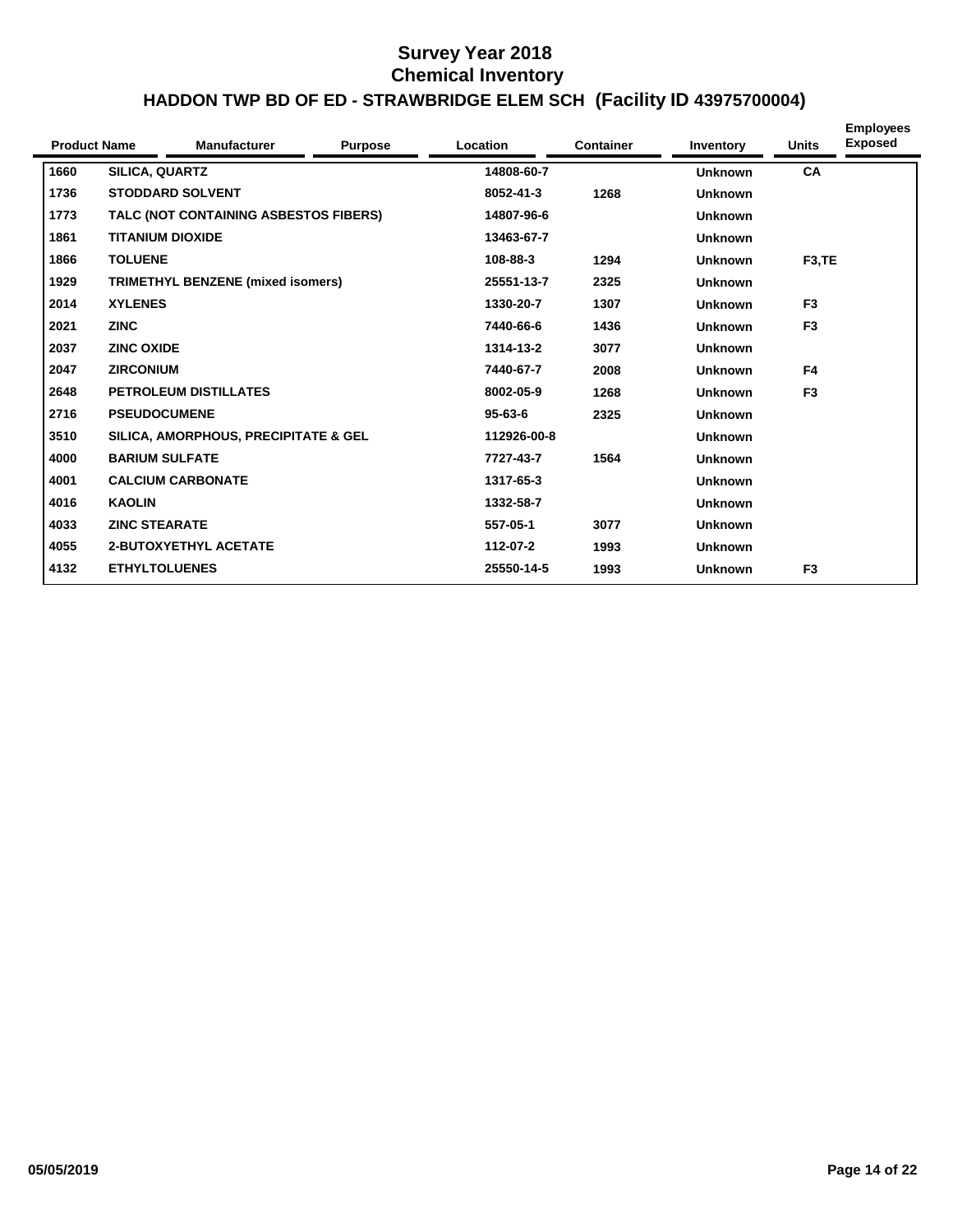| <b>Product Name</b>     | <b>Manufacturer</b>               | <b>Purpose</b>                              |               | Location          | <b>Container</b>  | Inventory      | Units                       | <b>Employees</b><br><b>Exposed</b> |
|-------------------------|-----------------------------------|---------------------------------------------|---------------|-------------------|-------------------|----------------|-----------------------------|------------------------------------|
| <b>OIL BASED PAINTS</b> | <b>ASSORTED</b>                   | Paint (Spray, Oil<br>Based, Latex<br>Based) | <b>MAINT.</b> | Can               |                   | 10 to 99       | <b>Gallons -</b><br>liquids | 4                                  |
| Sub No                  | <b>Hazardous Chemical Name</b>    |                                             |               | <b>CAS Number</b> | <b>DOT Number</b> | <b>Mixture</b> |                             | <b>Special HH Code</b>             |
| 0006                    | <b>ACETONE</b>                    |                                             |               | 67-64-1           | 1090              | Unknown        | F <sub>3</sub>              |                                    |
| 0054                    | <b>ALUMINUM</b>                   |                                             |               | 7429-90-5         | 1396              | <b>Unknown</b> | F <sub>3</sub>              |                                    |
| 0206                    | VM & P NAPHTHA                    |                                             |               | 8032-32-4         | 1268              | <b>Unknown</b> | F <sub>3</sub>              |                                    |
| 0273                    | <b>BUTANE</b>                     |                                             |               | 106-97-8          | 1011              | Unknown        | F4                          |                                    |
| 0275                    | <b>2-BUTOXY ETHANOL</b>           |                                             |               | 111-76-2          | 2369              | <b>Unknown</b> | CA                          |                                    |
| 0342                    | <b>CARBON BLACK</b>               |                                             |               | 1333-86-4         | 1361              | <b>Unknown</b> | CA                          |                                    |
| 0518                    | <b>NAPHTHA</b>                    |                                             |               | 8030-30-6         | 1268              | <b>Unknown</b> | F4                          |                                    |
| 0519                    | <b>COAL TAR PITCH</b>             |                                             |               | 65996-93-2        |                   | <b>Unknown</b> | CA,F3                       |                                    |
| 0528                    | <b>COPPER</b>                     |                                             |               | 7440-50-8         | 3077              | <b>Unknown</b> |                             |                                    |
| 0744                    | 2,3-DIMETHYLBUTANE                |                                             |               | 79-29-8           | 2457              | <b>Unknown</b> | F <sub>3</sub>              |                                    |
| 0792                    | <b>DIPENTENE</b>                  |                                             |               | 138-86-3          | 2052              | Unknown        |                             |                                    |
| 0840                    | <b>2-ETHOXYETHYL ACETATE</b>      |                                             |               | 111-15-9          | 1172              | Unknown        | <b>TE</b>                   |                                    |
| 0841                    | <b>ETHYL ACETATE</b>              |                                             |               | 141-78-6          | 1173              | <b>Unknown</b> | F <sub>3</sub>              |                                    |
| 0844                    | <b>ETHYL ALCOHOL</b>              |                                             |               | 64-17-5           | 1170              | <b>Unknown</b> |                             | CA,F3,MU,TE                        |
| 0851                    | <b>ETHYL BENZENE</b>              |                                             |               | 100-41-4          | 1175              | <b>Unknown</b> | CA,F3                       |                                    |
| 0878                    | <b>ETHYLENE GLYCOL</b>            |                                             |               | $107 - 21 - 1$    | 3082              | <b>Unknown</b> |                             |                                    |
| 1040                    | <b>ISOBUTANE</b>                  |                                             |               | 75-28-5           | 1969              | <b>Unknown</b> | F4                          |                                    |
| 1041                    | <b>ISOBUTYL ACETATE</b>           |                                             |               | 110-19-0          | 1213              | <b>Unknown</b> | F <sub>3</sub>              |                                    |
| 1043                    | <b>ISOBUTYL ALCOHOL</b>           |                                             |               | 78-83-1           | 1212              | <b>Unknown</b> | F <sub>3</sub>              |                                    |
| 1047                    | <b>ISOBUTYL ISOBUTYRATE</b>       |                                             |               | $97 - 85 - 8$     | 2528              | Unknown        | F <sub>3</sub>              |                                    |
| 1074                    | <b>ISOPROPYL ACETATE</b>          |                                             |               | 108-21-4          | 1220              | <b>Unknown</b> | F <sub>3</sub>              |                                    |
| 1076                    | <b>ISOPROPYL ALCOHOL</b>          |                                             |               | 67-63-0           | 1219              | <b>Unknown</b> | F <sub>3</sub>              |                                    |
| 1118                    | <b>LIQUEFIED PETROLEUM GAS</b>    |                                             |               | 68476-85-7        | 1075              | Unknown        | F4                          |                                    |
| 1222                    | <b>METHYL ALCOHOL</b>             |                                             |               | 67-56-1           | 1230              | <b>Unknown</b> | F <sub>3</sub> ,TE          |                                    |
| 1255                    | <b>METHYLENE CHLORIDE</b>         |                                             |               | 75-09-2           | 1593              | <b>Unknown</b> | CA, MU                      |                                    |
| 1258                    | <b>METHYL ETHYL KETONE</b>        |                                             |               | 78-93-3           | 1193              | Unknown        | F <sub>3</sub>              |                                    |
| 1268                    | <b>METHYL ISOBUTYL KETONE</b>     |                                             |               | 108-10-1          | 1245              | <b>Unknown</b> | F <sub>3</sub>              |                                    |
| 1279                    | <b>METHYL n-AMYL KETONE</b>       |                                             |               | 110-43-0          | 1110              | Unknown        |                             |                                    |
| 1285                    | 2-METHYLPENTANE                   |                                             |               | 107-83-5          | 1993              | <b>Unknown</b> | F <sub>3</sub>              |                                    |
| 1292                    | <b>METHYL PROPYL KETONE</b>       |                                             |               | 107-87-9          | 1249              | Unknown        | F <sub>3</sub>              |                                    |
| 1321                    | n-AMYL ACETATE                    |                                             |               | 628-63-7          | 1104              | Unknown        | F <sub>3</sub>              |                                    |
| 1322                    | <b>NAPHTHALENE</b>                |                                             |               | $91 - 20 - 3$     | 1334              | <b>Unknown</b> | CA                          |                                    |
| 1329                    | n-BUTYL ACETATE                   |                                             |               | 123-86-4          | 1123              | Unknown        | F3                          |                                    |
| 1330                    | n-BUTYL ALCOHOL                   |                                             |               | $71 - 36 - 3$     | 1120              | Unknown        | F <sub>3</sub>              |                                    |
| 1339                    | n-HEPTANE                         |                                             |               | 142-82-5          | 1206              | <b>Unknown</b> | F <sub>3</sub>              |                                    |
| 1340                    | n-HEXANE                          |                                             |               | 110-54-3          | 1208              | Unknown        | F <sub>3</sub>              |                                    |
| 1366                    | <b>NITROCELLULOSE</b>             |                                             |               | 9004-70-0         | 2556              | Unknown        | F3,R3                       |                                    |
| 1414                    | <b>NONANE</b>                     |                                             |               | 111-84-2          | 1920              | <b>Unknown</b> | F3                          |                                    |
| 1594                    | <b>PROPANE</b>                    |                                             |               | 74-98-6           | 1978              | Unknown        | F4                          |                                    |
| 1613                    | PROPYLENE GLYCOL MONOMETHYL ETHER |                                             |               | 107-98-2          | 3092              | Unknown        | F <sub>3</sub>              |                                    |
| 1657                    | <b>SILICA, CRISTOBALITE</b>       |                                             |               | 14464-46-1        |                   | Unknown        | CA                          |                                    |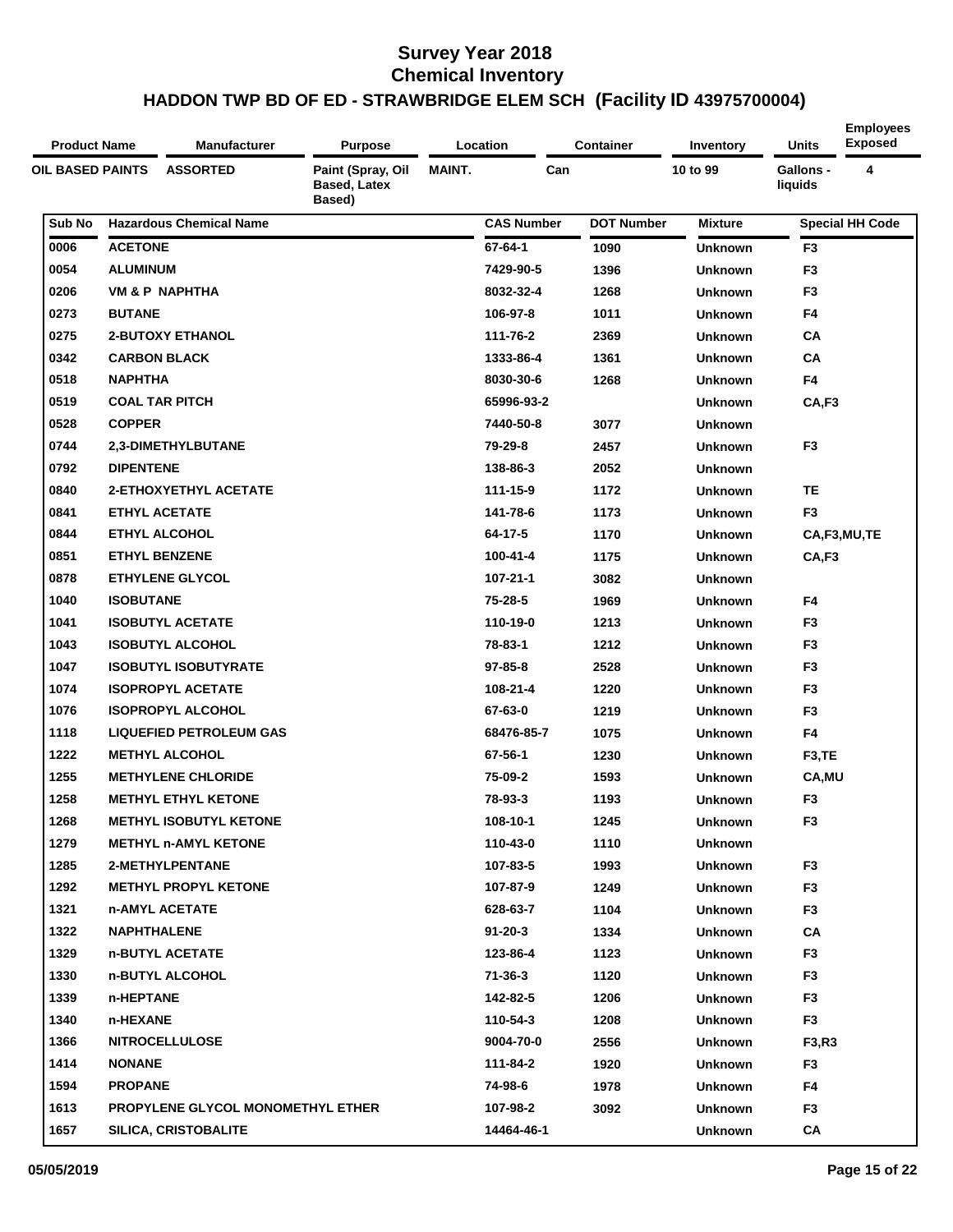| <b>Product Name</b> |                       | <b>Manufacturer</b>                   | <b>Purpose</b> | <b>Location</b> | <b>Container</b> | Inventory      | <b>Units</b>        | <b>Employees</b><br><b>Exposed</b> |
|---------------------|-----------------------|---------------------------------------|----------------|-----------------|------------------|----------------|---------------------|------------------------------------|
| 1660                | <b>SILICA, QUARTZ</b> |                                       |                | 14808-60-7      |                  | <b>Unknown</b> | <b>CA</b>           |                                    |
| 1736                |                       | <b>STODDARD SOLVENT</b>               |                | 8052-41-3       | 1268             | <b>Unknown</b> |                     |                                    |
| 1773                |                       | TALC (NOT CONTAINING ASBESTOS FIBERS) |                | 14807-96-6      |                  | <b>Unknown</b> |                     |                                    |
| 1861                |                       | <b>TITANIUM DIOXIDE</b>               |                | 13463-67-7      |                  | <b>Unknown</b> |                     |                                    |
| 1866                | <b>TOLUENE</b>        |                                       |                | 108-88-3        | 1294             | <b>Unknown</b> | F <sub>3</sub> , TE |                                    |
| 1929                |                       | TRIMETHYL BENZENE (mixed isomers)     |                | 25551-13-7      | 2325             | <b>Unknown</b> |                     |                                    |
| 2014                | <b>XYLENES</b>        |                                       |                | 1330-20-7       | 1307             | <b>Unknown</b> | F <sub>3</sub>      |                                    |
| 2021                | <b>ZINC</b>           |                                       |                | 7440-66-6       | 1436             | <b>Unknown</b> | F <sub>3</sub>      |                                    |
| 2037                | <b>ZINC OXIDE</b>     |                                       |                | 1314-13-2       | 3077             | <b>Unknown</b> |                     |                                    |
| 2047                | <b>ZIRCONIUM</b>      |                                       |                | 7440-67-7       | 2008             | <b>Unknown</b> | F4                  |                                    |
| 2648                |                       | <b>PETROLEUM DISTILLATES</b>          |                | 8002-05-9       | 1268             | <b>Unknown</b> | F <sub>3</sub>      |                                    |
| 2716                | <b>PSEUDOCUMENE</b>   |                                       |                | $95 - 63 - 6$   | 2325             | <b>Unknown</b> |                     |                                    |
| 3510                |                       | SILICA, AMORPHOUS, PRECIPITATE & GEL  |                | 112926-00-8     |                  | <b>Unknown</b> |                     |                                    |
| 4000                | <b>BARIUM SULFATE</b> |                                       |                | 7727-43-7       | 1564             | <b>Unknown</b> |                     |                                    |
| 4001                |                       | <b>CALCIUM CARBONATE</b>              |                | 1317-65-3       |                  | <b>Unknown</b> |                     |                                    |
| 4016                | <b>KAOLIN</b>         |                                       |                | 1332-58-7       |                  | <b>Unknown</b> |                     |                                    |
| 4033                | <b>ZINC STEARATE</b>  |                                       |                | 557-05-1        | 3077             | <b>Unknown</b> |                     |                                    |
| 4055                |                       | <b>2-BUTOXYETHYL ACETATE</b>          |                | 112-07-2        | 1993             | <b>Unknown</b> |                     |                                    |
| 4132                | <b>ETHYLTOLUENES</b>  |                                       |                | 25550-14-5      | 1993             | <b>Unknown</b> | F <sub>3</sub>      |                                    |

| <b>Product Name</b> |  | <b>Manufacturer</b><br><b>Purpose</b> |                                                                                                               |           | <b>Container</b>             |                                | Inventory                           | <b>Units</b>         | <b>Employees</b><br><b>Exposed</b> |
|---------------------|--|---------------------------------------|---------------------------------------------------------------------------------------------------------------|-----------|------------------------------|--------------------------------|-------------------------------------|----------------------|------------------------------------|
|                     |  | <b>BETCO</b>                          | <b>Cleaning</b><br><b>Products-General</b>                                                                    |           |                              |                                | 1 to $9$                            | Gallons -<br>liauids | 4                                  |
| <b>Sub No</b>       |  |                                       |                                                                                                               |           |                              |                                | <b>Mixture</b>                      |                      | <b>Special HH Code</b>             |
| 0844                |  |                                       |                                                                                                               | 64-17-5   |                              | 1170                           | 1 to 9%                             |                      | CA,F3,MU,TE                        |
| 1015                |  |                                       |                                                                                                               | 7722-84-1 |                              | 2015                           | 10 to 24%                           | CO, MU, R3           |                                    |
| 1706                |  |                                       |                                                                                                               |           |                              | 1823                           | 1 to $9\%$                          | CO                   |                                    |
|                     |  | <b>OXYFECT H</b>                      | <b>Hazardous Chemical Name</b><br><b>ETHYL ALCOHOL</b><br><b>HYDROGEN PEROXIDE</b><br><b>SODIUM HYDROXIDE</b> |           | Location<br><b>CUSTODIAL</b> | <b>CAS Number</b><br>1310-73-2 | <b>Bottles or jugs</b><br>(plastic) | <b>DOT Number</b>    |                                    |

| <b>Product Name</b> |                              |               | <b>Manufacturer</b>            | <b>Purpose</b>                              |              | Location          | Container         | Inventory      | <b>Units</b>        | <b>Employees</b><br><b>Exposed</b> |
|---------------------|------------------------------|---------------|--------------------------------|---------------------------------------------|--------------|-------------------|-------------------|----------------|---------------------|------------------------------------|
|                     | OXYGEN,<br><b>COMPRESSED</b> |               | <b>GENERIC</b>                 | <b>Medical/First Aid</b><br><b>Supplies</b> | <b>NURSE</b> | Cylinder          |                   | 10 to 99       | Cubic Ft -<br>gases | 4                                  |
|                     | Sub No                       |               | <b>Hazardous Chemical Name</b> |                                             |              | <b>CAS Number</b> | <b>DOT Number</b> | <b>Mixture</b> |                     | <b>Special HH Code</b>             |
|                     | 1448                         | <b>OXYGEN</b> |                                |                                             |              | 7782-44-7         | 1072              | 100%           |                     |                                    |

| <b>Product Name</b> |  | <b>Manufacturer</b>             | <b>Purpose</b>                      |                  | Container<br>Location |                                     |                   | Inventory      | <b>Units</b>                | <b>Employees</b><br><b>Exposed</b> |
|---------------------|--|---------------------------------|-------------------------------------|------------------|-----------------------|-------------------------------------|-------------------|----------------|-----------------------------|------------------------------------|
| <b>PH7Q ULTRA</b>   |  | <b>BETCO</b>                    | Cleaning<br><b>Products-General</b> | <b>CUSTODIAL</b> |                       | <b>Bottles or jugs</b><br>(plastic) |                   | 1 to $9$       | <b>Gallons -</b><br>liquids | 4                                  |
| <b>Sub No</b>       |  | <b>Hazardous Chemical Name</b>  |                                     |                  | <b>CAS Number</b>     |                                     | <b>DOT Number</b> | <b>Mixture</b> |                             | <b>Special HH Code</b>             |
| 0844                |  | <b>ETHYL ALCOHOL</b>            |                                     |                  | 64-17-5               |                                     | 1170              | 1 to 9%        |                             | CA,F3,MU,TE                        |
| 0876                |  | ETHYLENEDIAMINETETRAACETIC ACID |                                     |                  | 60-00-4               |                                     | 3077              | 1 to 9%        |                             |                                    |
|                     |  |                                 |                                     |                  |                       |                                     |                   |                |                             |                                    |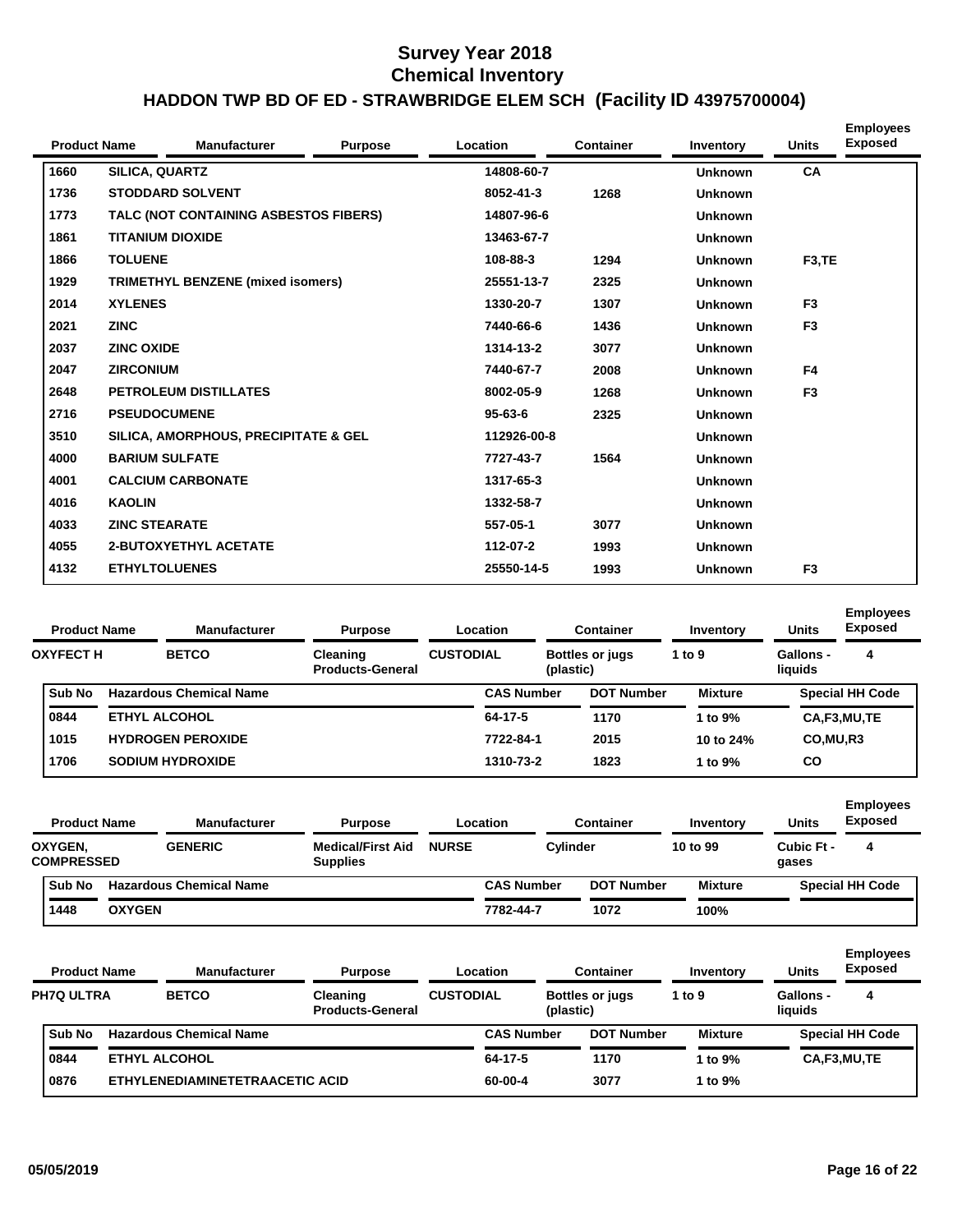| <b>Product Name</b><br>Manufacturer                                        | <b>Purpose</b>                      |                    | Location          |           | <b>Container</b>                           | Inventory           | <b>Units</b>                | <b>Employees</b><br><b>Exposed</b>      |
|----------------------------------------------------------------------------|-------------------------------------|--------------------|-------------------|-----------|--------------------------------------------|---------------------|-----------------------------|-----------------------------------------|
| <b>PLASTER OF PARIS</b><br><b>WEL-COTE</b>                                 | Other                               | <b>MAINTENANCE</b> |                   | (plastic) | <b>Bottles or jugs</b>                     | 1 to 9              | Pounds -<br>solids          | 4                                       |
| <b>Hazardous Chemical Name</b><br>Sub No                                   |                                     |                    | <b>CAS Number</b> |           | <b>DOT Number</b>                          | <b>Mixture</b>      |                             | <b>Special HH Code</b>                  |
| 4001<br><b>CALCIUM CARBONATE</b>                                           |                                     |                    | 1317-65-3         |           |                                            | 25 to 49%           |                             |                                         |
| 4024<br><b>PLASTER OF PARIS</b>                                            |                                     |                    | 26499-65-0        |           |                                            | 25 to 49%           |                             |                                         |
| <b>Product Name</b><br><b>Manufacturer</b>                                 | <b>Purpose</b>                      |                    | Location          |           | <b>Container</b>                           | Inventory           | Units                       | <b>Employees</b><br><b>Exposed</b>      |
| PPG 7-540 GRAFFITI PPG<br><b>REMOVER</b>                                   | Other                               | <b>MAINT.</b>      |                   | (plastic) | Bottles or jugs                            | 1 to 9              | <b>Gallons -</b><br>liquids | 4                                       |
| <b>Hazardous Chemical Name</b><br>Sub No                                   |                                     |                    | <b>CAS Number</b> |           | <b>DOT Number</b>                          | <b>Mixture</b>      |                             | <b>Special HH Code</b>                  |
| 0804<br>DIPROPYLENE GLYCOL METHYL ETHER                                    |                                     |                    | 34590-94-8        |           |                                            | <b>Unknown</b>      |                             |                                         |
| 4145<br><b>DIMETHYL SULFOXIDE</b>                                          |                                     |                    | 67-68-5           |           | 1993                                       | <b>Unknown</b>      | TЕ                          |                                         |
| <b>Product Name</b><br><b>Manufacturer</b>                                 | <b>Purpose</b>                      |                    | Location          |           | <b>Container</b>                           | Inventory           | <b>Units</b>                | <b>Employees</b><br><b>Exposed</b>      |
| <b>PPG PAINT</b><br><b>PPG</b><br><b>THINNER 5132</b>                      | Degreaser/Solve<br>nt/Parts Cleaner | <b>MAINTENANCE</b> |                   | (plastic) | <b>Bottles or jugs</b>                     | 1 to 9              | Gallons -<br>liquids        | 4                                       |
| <b>Hazardous Chemical Name</b><br>Sub No                                   |                                     |                    | <b>CAS Number</b> |           | <b>DOT Number</b>                          | <b>Mixture</b>      |                             | <b>Special HH Code</b>                  |
| 2716<br><b>PSEUDOCUMENE</b>                                                |                                     |                    | 95-63-6           |           | 2325                                       | 1 to 9%             |                             |                                         |
| <b>Product Name</b><br>Manufacturer<br><b>PPG PRO MASTER</b><br><b>PPG</b> | <b>Purpose</b><br>Other             | <b>MAINT.</b>      | Location          |           | <b>Container</b><br><b>Bottles or jugs</b> | Inventory<br>1 to 9 | Units<br><b>Gallons -</b>   | <b>Employees</b><br><b>Exposed</b><br>4 |
| <b>PAINT THINNER</b>                                                       |                                     |                    |                   | (plastic) |                                            |                     | liquids                     |                                         |
| <b>Hazardous Chemical Name</b><br>Sub No                                   |                                     |                    | <b>CAS Number</b> |           | <b>DOT Number</b>                          | <b>Mixture</b>      |                             | <b>Special HH Code</b>                  |
| 2716<br><b>PSEUDOCUMENE</b>                                                |                                     |                    | 95-63-6           |           | 2325                                       | 1 to 9%             |                             |                                         |
| <b>Manufacturer</b><br><b>Product Name</b>                                 | <b>Purpose</b>                      |                    | Location          |           | <b>Container</b>                           | Inventory           | Units                       | <b>Employees</b><br><b>Exposed</b>      |
| PURELL ADVANCED GOJO IND.<br><b>INSTANT HAND</b><br><b>SANITIZER</b>       | Other                               | <b>CUSTODIAL</b>   |                   | (plastic) | <b>Bottles or jugs</b>                     | 1 to 9              | <b>Gallons -</b><br>liquids | 4                                       |
| Sub No<br><b>Hazardous Chemical Name</b>                                   |                                     |                    | <b>CAS Number</b> |           | <b>DOT Number</b>                          | <b>Mixture</b>      |                             | <b>Special HH Code</b>                  |
| 0844<br>ETHYL ALCOHOL                                                      |                                     |                    | 64-17-5           |           | 1170                                       | 70 to 79%           |                             | CA,F3,MU,TE                             |
|                                                                            |                                     |                    | 67-63-0           |           | 1219                                       | 1 to 9%             | F <sub>3</sub>              |                                         |
| 1076<br><b>ISOPROPYL ALCOHOL</b>                                           |                                     |                    |                   |           |                                            |                     |                             |                                         |
| <b>Product Name</b><br><b>Manufacturer</b>                                 | <b>Purpose</b>                      |                    | Location          |           | <b>Container</b>                           | Inventory           | Units                       | <b>Employees</b><br><b>Exposed</b>      |
| PURELL ADVANCED GOJO IND.<br><b>INSTANT HAND</b><br><b>SANITIZER FOAM</b>  | Cleaning<br><b>Products-General</b> | <b>CUSTODIAL</b>   |                   | (plastic) | <b>Bottles or jugs</b>                     | 1 to 9              | <b>Gallons -</b><br>liquids | 4                                       |
| Sub No<br><b>Hazardous Chemical Name</b>                                   |                                     |                    | <b>CAS Number</b> |           | <b>DOT Number</b>                          | <b>Mixture</b>      |                             | <b>Special HH Code</b>                  |
| ETHYL ALCOHOL<br>0844                                                      |                                     |                    | $64 - 17 - 5$     |           | 1170                                       | 70 to 79%           |                             | CA,F3,MU,TE                             |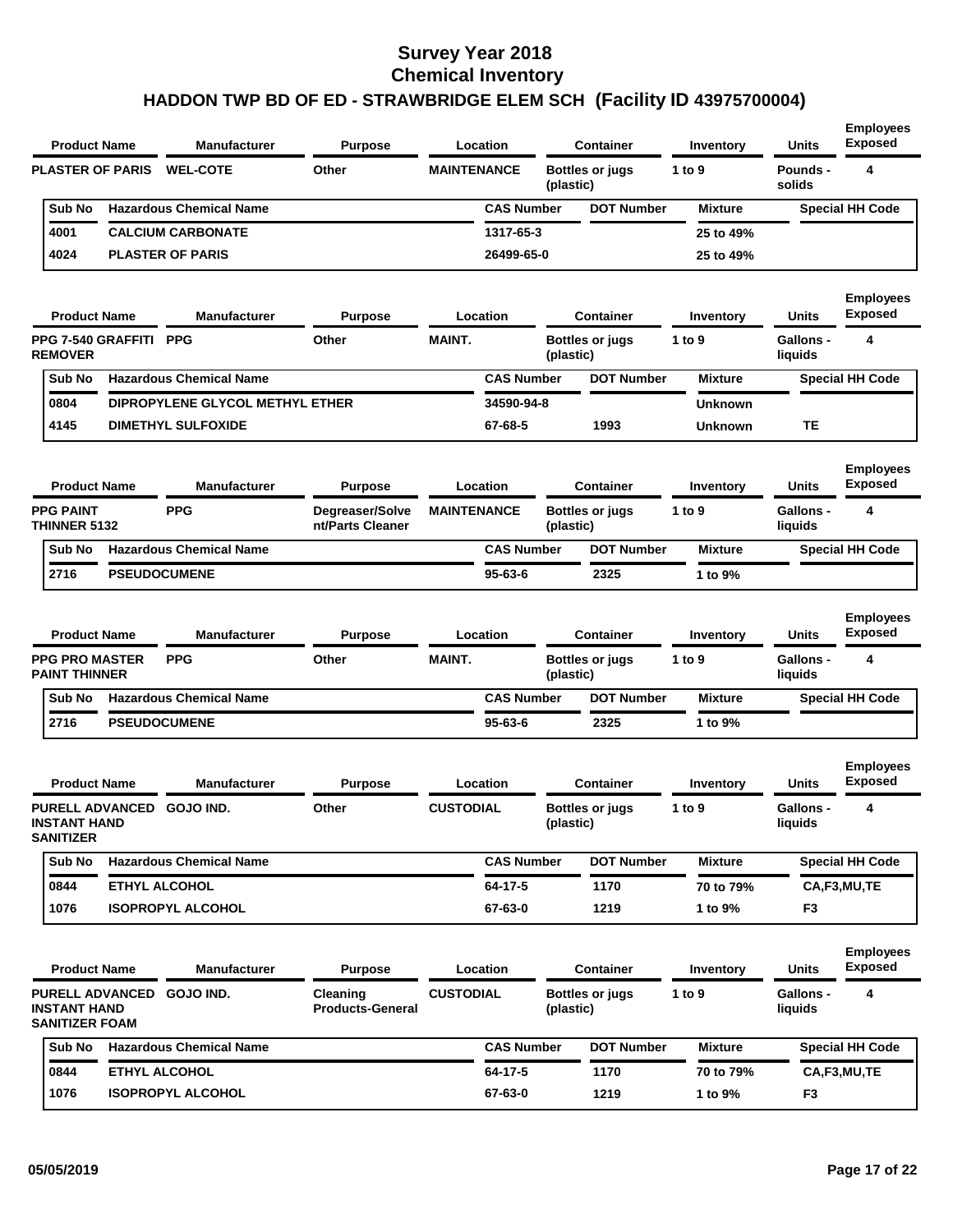| <b>Product Name</b>                            |                 | <b>Manufacturer</b>              | <b>Purpose</b>                        | Location           |                   |            | <b>Container</b>       | Inventory      | <b>Units</b>                | <b>Employees</b><br><b>Exposed</b> |
|------------------------------------------------|-----------------|----------------------------------|---------------------------------------|--------------------|-------------------|------------|------------------------|----------------|-----------------------------|------------------------------------|
| <b>PURELL INSTANT</b><br><b>HAND SANITIZER</b> |                 | GO JO IND.                       | <b>Medical</b><br><b>Disinfectant</b> | <b>THRU SCHOOL</b> |                   | (plastic)  | <b>Bottles or jugs</b> | Less than 1    | <b>Gallons -</b><br>liquids | 4                                  |
| Sub No                                         |                 | <b>Hazardous Chemical Name</b>   |                                       |                    | <b>CAS Number</b> |            | <b>DOT Number</b>      | <b>Mixture</b> |                             | <b>Special HH Code</b>             |
| 0844                                           |                 | <b>ETHYL ALCOHOL</b>             |                                       |                    | 64-17-5           |            | 1170                   | 60 to 69%      |                             | CA,F3,MU,TE                        |
| 1076                                           |                 | <b>ISOPROPYL ALCOHOL</b>         |                                       |                    | 67-63-0           |            | 1219                   | 1 to 9%        | F3                          |                                    |
| 3319                                           | <b>GLYCERIN</b> |                                  |                                       |                    | 56-81-5           |            |                        | 1 to 9%        |                             |                                    |
| <b>Product Name</b>                            |                 | <b>Manufacturer</b>              | <b>Purpose</b>                        | Location           |                   |            | <b>Container</b>       | Inventory      | <b>Units</b>                | <b>Employees</b><br><b>Exposed</b> |
| <b>QUIKRETE ALL</b><br><b>PURP. SAND</b>       |                 | <b>QUIKRETE</b>                  | Other                                 | <b>MAINT.</b>      |                   | <b>Bag</b> |                        | 10 to 99       | <b>Pounds -</b><br>solids   | 4                                  |
| Sub No                                         |                 | <b>Hazardous Chemical Name</b>   |                                       |                    | <b>CAS Number</b> |            | <b>DOT Number</b>      | <b>Mixture</b> |                             | <b>Special HH Code</b>             |
| 1660                                           |                 | <b>SILICA, QUARTZ</b>            |                                       |                    | 14808-60-7        |            |                        | Unknown        | СA                          |                                    |
| 4001                                           |                 | <b>CALCIUM CARBONATE</b>         |                                       |                    | 1317-65-3         |            |                        | <b>Unknown</b> |                             |                                    |
| <b>Product Name</b>                            |                 | <b>Manufacturer</b>              | <b>Purpose</b>                        | Location           |                   |            | Container              | Inventory      | <b>Units</b>                | <b>Employees</b><br><b>Exposed</b> |
| <b>QUIKRETE NON-</b>                           |                 | <b>QUIKRETE</b>                  | Cement/Concrete                       | <b>MAINTENANCE</b> |                   | Bag        |                        | 10 to 99       | Pounds -                    | 4                                  |
| <b>SHRINK PRECISION</b><br><b>GROUT</b>        |                 |                                  |                                       |                    |                   |            |                        |                | solids                      |                                    |
| Sub No                                         |                 | <b>Hazardous Chemical Name</b>   |                                       |                    | <b>CAS Number</b> |            | <b>DOT Number</b>      | <b>Mixture</b> |                             | <b>Special HH Code</b>             |
| 1660                                           |                 | SILICA, QUARTZ                   |                                       |                    | 14808-60-7        |            |                        | Unknown        | CA                          |                                    |
| 1661                                           |                 | <b>SILICATE, PORTLAND CEMENT</b> |                                       |                    | 65997-15-1        |            |                        | <b>Unknown</b> |                             |                                    |
| <b>Product Name</b>                            |                 | <b>Manufacturer</b>              | <b>Purpose</b>                        | Location           |                   |            | <b>Container</b>       | Inventory      | <b>Units</b>                | <b>Employees</b><br><b>Exposed</b> |
|                                                |                 |                                  |                                       |                    |                   |            |                        |                |                             |                                    |
| <b>QUIKRETE PATIO</b><br><b>PAVER SAND</b>     |                 | <b>QUIKRETE</b>                  | Other                                 | <b>MAINTENANCE</b> |                   | Bag        |                        | 10 to 99       | Pounds -<br>solids          | 4                                  |
| Sub No                                         |                 | <b>Hazardous Chemical Name</b>   |                                       |                    | <b>CAS Number</b> |            | <b>DOT Number</b>      | <b>Mixture</b> |                             | <b>Special HH Code</b>             |
| 1660                                           |                 | SILICA, QUARTZ                   |                                       |                    | 14808-60-7        |            |                        | <b>Unknown</b> | СA                          |                                    |
| 4001                                           |                 | <b>CALCIUM CARBONATE</b>         |                                       |                    | 1317-65-3         |            |                        | <b>Unknown</b> |                             |                                    |
| <b>Product Name</b>                            |                 | <b>Manufacturer</b>              | <b>Purpose</b>                        | Location           |                   |            | <b>Container</b>       | Inventory      | <b>Units</b>                | <b>Employees</b><br><b>Exposed</b> |
| <b>RENOWN ODOR</b><br><b>ABSORBENT</b>         |                 | <b>AMSAN</b>                     | Cleaning<br><b>Products-General</b>   | <b>CUSTODIAL</b>   |                   | Can        |                        | 1 to 9         | Pounds -<br>solids          | 4                                  |
| Sub No                                         |                 | <b>Hazardous Chemical Name</b>   |                                       |                    | <b>CAS Number</b> |            | <b>DOT Number</b>      | <b>Mixture</b> |                             | <b>Special HH Code</b>             |
| 1076                                           |                 | <b>ISOPROPYL ALCOHOL</b>         |                                       |                    | 67-63-0           |            | 1219                   | <b>Unknown</b> | F3                          |                                    |
| <b>Product Name</b>                            |                 | <b>Manufacturer</b>              | <b>Purpose</b>                        | Location           |                   |            | <b>Container</b>       | Inventory      | <b>Units</b>                | <b>Employees</b><br><b>Exposed</b> |
| <b>SANI BRITE BOWL</b><br><b>CLEANER</b>       |                 | <b>SPRUCE INDUSTRIES</b>         | Cleaning<br><b>Products-General</b>   | <b>CUSTODIAL</b>   |                   | (plastic)  | <b>Bottles or jugs</b> | Less than 1    | <b>Gallons -</b><br>liquids | 4                                  |
| Sub No                                         |                 | <b>Hazardous Chemical Name</b>   |                                       |                    | <b>CAS Number</b> |            | <b>DOT Number</b>      | <b>Mixture</b> |                             | <b>Special HH Code</b>             |
| 1012                                           |                 | <b>HYDROGEN CHLORIDE</b>         |                                       |                    | 7647-01-0         |            | 1050                   | <b>Unknown</b> | CO                          |                                    |
|                                                |                 |                                  |                                       |                    |                   |            |                        |                |                             |                                    |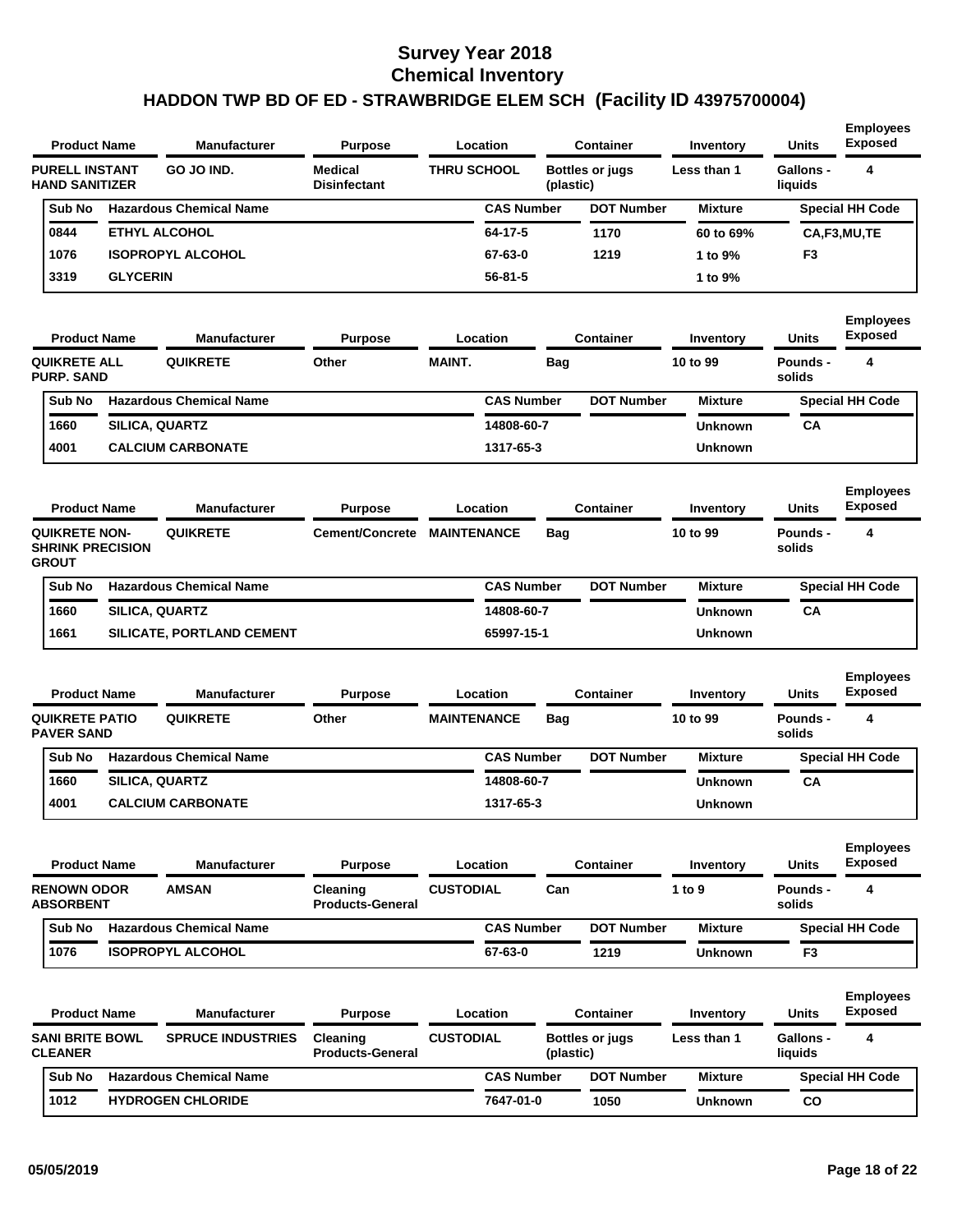| <b>Product Name</b> |  | <b>Manufacturer</b><br><b>Purpose</b> |                                     | Location         |                   | Container              | Inventory      | <b>Units</b>         | <b>Employees</b><br><b>Exposed</b> |
|---------------------|--|---------------------------------------|-------------------------------------|------------------|-------------------|------------------------|----------------|----------------------|------------------------------------|
| <b>SANI-SHIELD</b>  |  | <b>UNELKO CORP.</b>                   | Cleaning<br><b>Products-General</b> | <b>CUSTODIAL</b> | (plastic)         | <b>Bottles or jugs</b> | 1 to 9         | Gallons -<br>liquids | 4                                  |
| Sub No              |  | <b>Hazardous Chemical Name</b>        |                                     |                  | <b>CAS Number</b> | <b>DOT Number</b>      | <b>Mixture</b> |                      | <b>Special HH Code</b>             |
| 1015                |  | <b>HYDROGEN PEROXIDE</b>              |                                     |                  | 7722-84-1         | 2015                   | 1 to 9%        | CO, MU, R3           |                                    |
| 3595                |  | <b>PROPYLENE GLYCOL</b>               |                                     |                  | $57 - 55 - 6$     |                        | 1 to 9%        |                      |                                    |
| <b>Product Name</b> |  | <b>Manufacturer</b>                   | <b>Purpose</b>                      | Location         |                   | <b>Container</b>       | Inventory      | <b>Units</b>         | <b>Employees</b><br><b>Exposed</b> |

| <b>SHINELINE</b><br><b>EMULSIFIER PLUS</b> | <b>SPARTAN</b>                 | <b>Cleaning</b><br><b>Products-General</b> | <b>CUSTODIAL</b> |                   | <b>Plastic drum</b> |                   | 10 to 99       | Gallons -<br>liquids |                        |
|--------------------------------------------|--------------------------------|--------------------------------------------|------------------|-------------------|---------------------|-------------------|----------------|----------------------|------------------------|
| <b>Sub No</b>                              | <b>Hazardous Chemical Name</b> |                                            |                  | <b>CAS Number</b> |                     | <b>DOT Number</b> | <b>Mixture</b> |                      | <b>Special HH Code</b> |
| 0275                                       | <b>2-BUTOXY ETHANOL</b>        |                                            |                  | 111-76-2          |                     | 2369              | 25 to 49%      | CA                   |                        |
| 0835                                       | <b>ETHANOLAMINE</b>            |                                            |                  | 141-43-5          |                     | 2491              | 10 to 24%      | <b>CO</b>            |                        |
| 1706                                       | <b>SODIUM HYDROXIDE</b>        |                                            |                  | 1310-73-2         |                     | 1823              | l to 9%        | CO                   |                        |

| <b>Product Name</b>                     | <b>Manufacturer</b> | <b>Purpose</b>                 |                                     | Location         | Container         |     | Inventory         | <b>Units</b>   | <b>Employees</b><br><b>Exposed</b> |                        |
|-----------------------------------------|---------------------|--------------------------------|-------------------------------------|------------------|-------------------|-----|-------------------|----------------|------------------------------------|------------------------|
| <b>SPRAYPAK AIR</b><br><b>FRESHENER</b> |                     | <b>CHASE PRODUCTS</b>          | Cleaning<br><b>Products-General</b> | <b>CUSTODIAL</b> |                   | Can |                   | 10 to 99       | Pounds -<br>solids                 | 4                      |
| Sub No                                  |                     | <b>Hazardous Chemical Name</b> |                                     |                  | <b>CAS Number</b> |     | <b>DOT Number</b> | <b>Mixture</b> |                                    | <b>Special HH Code</b> |
| 1040                                    | <b>ISOBUTANE</b>    |                                |                                     |                  | $75 - 28 - 5$     |     | 1969              | <b>Unknown</b> | F <sub>4</sub>                     |                        |
| 1594                                    | <b>PROPANE</b>      |                                |                                     |                  | 74-98-6           |     | 1978              | <b>Unknown</b> | F <sub>4</sub>                     |                        |

| <b>Product Name</b>                              |                | <b>Manufacturer</b>            | <b>Purpose</b>                      |                  | Location          |     | <b>Container</b>  | Inventory      | <b>Units</b>       | <b>Employees</b><br><b>Exposed</b> |
|--------------------------------------------------|----------------|--------------------------------|-------------------------------------|------------------|-------------------|-----|-------------------|----------------|--------------------|------------------------------------|
| <b>SPRAYPAK LEMON</b><br><b>FURNITURE POLISH</b> |                | <b>CHASE PRODUCTS</b>          | Cleaning<br><b>Products-General</b> | <b>CUSTODIAL</b> |                   | Can |                   | 10 to 99       | Pounds -<br>solids | 4                                  |
| Sub No                                           |                | <b>Hazardous Chemical Name</b> |                                     |                  | <b>CAS Number</b> |     | <b>DOT Number</b> | <b>Mixture</b> |                    | <b>Special HH Code</b>             |
| 0273                                             | <b>BUTANE</b>  |                                |                                     |                  | 106-97-8          |     | 1011              | <b>Unknown</b> | F4                 |                                    |
| 1594                                             | <b>PROPANE</b> |                                |                                     |                  | 74-98-6           |     | 1978              | <b>Unknown</b> | F4                 |                                    |

|        |                                                                                                                                                                                                                         | <b>Manufacturer</b> | <b>Purpose</b>                             |                | Location          | <b>Container</b>  | Inventory      | <b>Units</b>       | <b>Employees</b><br><b>Exposed</b> |
|--------|-------------------------------------------------------------------------------------------------------------------------------------------------------------------------------------------------------------------------|---------------------|--------------------------------------------|----------------|-------------------|-------------------|----------------|--------------------|------------------------------------|
|        | <b>Product Name</b><br><b>SPARTAN</b><br><b>STAINLESS STEEL</b><br><b>CLEANER POLISH</b><br><b>Hazardous Chemical Name</b><br><b>ISOBUTANE</b><br><b>ISOPROPYL ALCOHOL</b><br><b>PROPANE</b><br><b>STODDARD SOLVENT</b> |                     | <b>Cleaning</b><br><b>Products-General</b> | <b>KITCHEN</b> | Can               |                   | 1 to $9$       | Pounds -<br>solids | 4                                  |
| Sub No |                                                                                                                                                                                                                         |                     |                                            |                | <b>CAS Number</b> | <b>DOT Number</b> | <b>Mixture</b> |                    | <b>Special HH Code</b>             |
| 1040   |                                                                                                                                                                                                                         |                     |                                            |                | 75-28-5           | 1969              | 1 to 9%        | F4                 |                                    |
| 1076   |                                                                                                                                                                                                                         |                     |                                            |                | 67-63-0           | 1219              | 1 to $9\%$     | F <sub>3</sub>     |                                    |
| 1594   |                                                                                                                                                                                                                         |                     |                                            |                | 74-98-6           | 1978              | 10 to 24%      | F <sub>4</sub>     |                                    |
| 1736   |                                                                                                                                                                                                                         |                     |                                            |                | 8052-41-3         | 1268              | 10 to 24%      |                    |                                    |
|        |                                                                                                                                                                                                                         |                     |                                            |                |                   |                   |                |                    |                                    |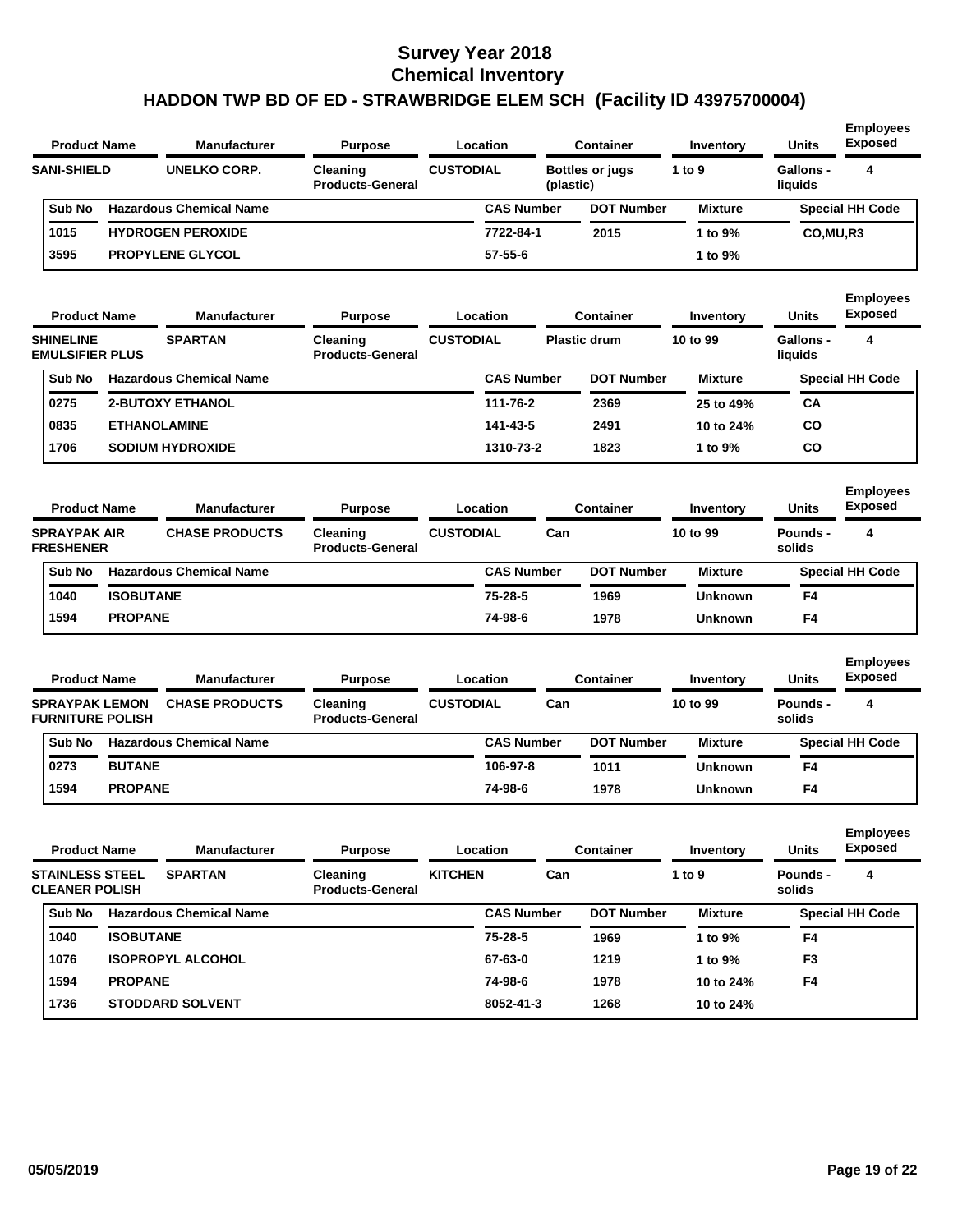|                                    |        | <b>Product Name</b>     | <b>Manufacturer</b>                | <b>Purpose</b>                        |                  | Location          |           | <b>Container</b>       | Inventory      | <b>Units</b>       | <b>Employees</b><br><b>Exposed</b> |
|------------------------------------|--------|-------------------------|------------------------------------|---------------------------------------|------------------|-------------------|-----------|------------------------|----------------|--------------------|------------------------------------|
| <b>DRY AIR</b><br><b>FRESHENER</b> |        | <b>SUMMER BREEZE</b>    | <b>CORPORATE</b><br><b>EXPRESS</b> | <b>Deodorizer</b>                     | <b>CUSTODIAL</b> |                   | Can       |                        | Less than 1    | Pounds -<br>solids | 4                                  |
|                                    | Sub No |                         | <b>Hazardous Chemical Name</b>     |                                       |                  | <b>CAS Number</b> |           | <b>DOT Number</b>      | <b>Mixture</b> |                    | <b>Special HH Code</b>             |
| 0006                               |        | <b>ACETONE</b>          |                                    |                                       |                  | 67-64-1           |           | 1090                   | 70 to 79%      | F <sub>3</sub>     |                                    |
| 1040                               |        | <b>ISOBUTANE</b>        |                                    |                                       |                  | $75 - 28 - 5$     |           | 1969                   | 10 to 24%      | F4                 |                                    |
| 1594                               |        | <b>PROPANE</b>          |                                    |                                       |                  | 74-98-6           |           | 1978                   | 10 to 24%      | F <sub>4</sub>     |                                    |
|                                    |        | <b>Product Name</b>     | Manufacturer                       | <b>Purpose</b>                        |                  | Location          |           | <b>Container</b>       | Inventory      | <b>Units</b>       | <b>Employees</b><br><b>Exposed</b> |
|                                    |        | <b>SUPER SANI CLOTH</b> | <b>PDI</b>                         | <b>Medical</b><br><b>Disinfectant</b> | <b>NURSE</b>     |                   | (plastic) | <b>Bottles or jugs</b> | 1 to 9         | Pounds -<br>solids | 4                                  |
|                                    | Sub No |                         | <b>Hazardous Chemical Name</b>     |                                       |                  | <b>CAS Number</b> |           | <b>DOT Number</b>      | <b>Mixture</b> |                    | <b>Special HH Code</b>             |
| 1076                               |        |                         | <b>ISOPROPYL ALCOHOL</b>           |                                       |                  | 67-63-0           |           | 1219                   | 50 to 59%      | F <sub>3</sub>     |                                    |
|                                    |        | <b>Product Name</b>     | Manufacturer                       | <b>Purpose</b>                        |                  | Location          |           | <b>Container</b>       | Inventory      | <b>Units</b>       | <b>Employees</b><br><b>Exposed</b> |
| <b>SUPER SORB</b>                  |        |                         | <b>FRESH PRODUCTS</b>              | Cleaning<br><b>Products-General</b>   | <b>MAINT.</b>    |                   | Can       |                        | 1 to 9         | Pounds -<br>solids | 4                                  |
|                                    | Sub No |                         | <b>Hazardous Chemical Name</b>     |                                       |                  | <b>CAS Number</b> |           | <b>DOT Number</b>      | <b>Mixture</b> |                    | <b>Special HH Code</b>             |
| 1076                               |        |                         | <b>ISOPROPYL ALCOHOL</b>           |                                       |                  | 67-63-0           |           | 1219                   | <b>Unknown</b> | F <sub>3</sub>     |                                    |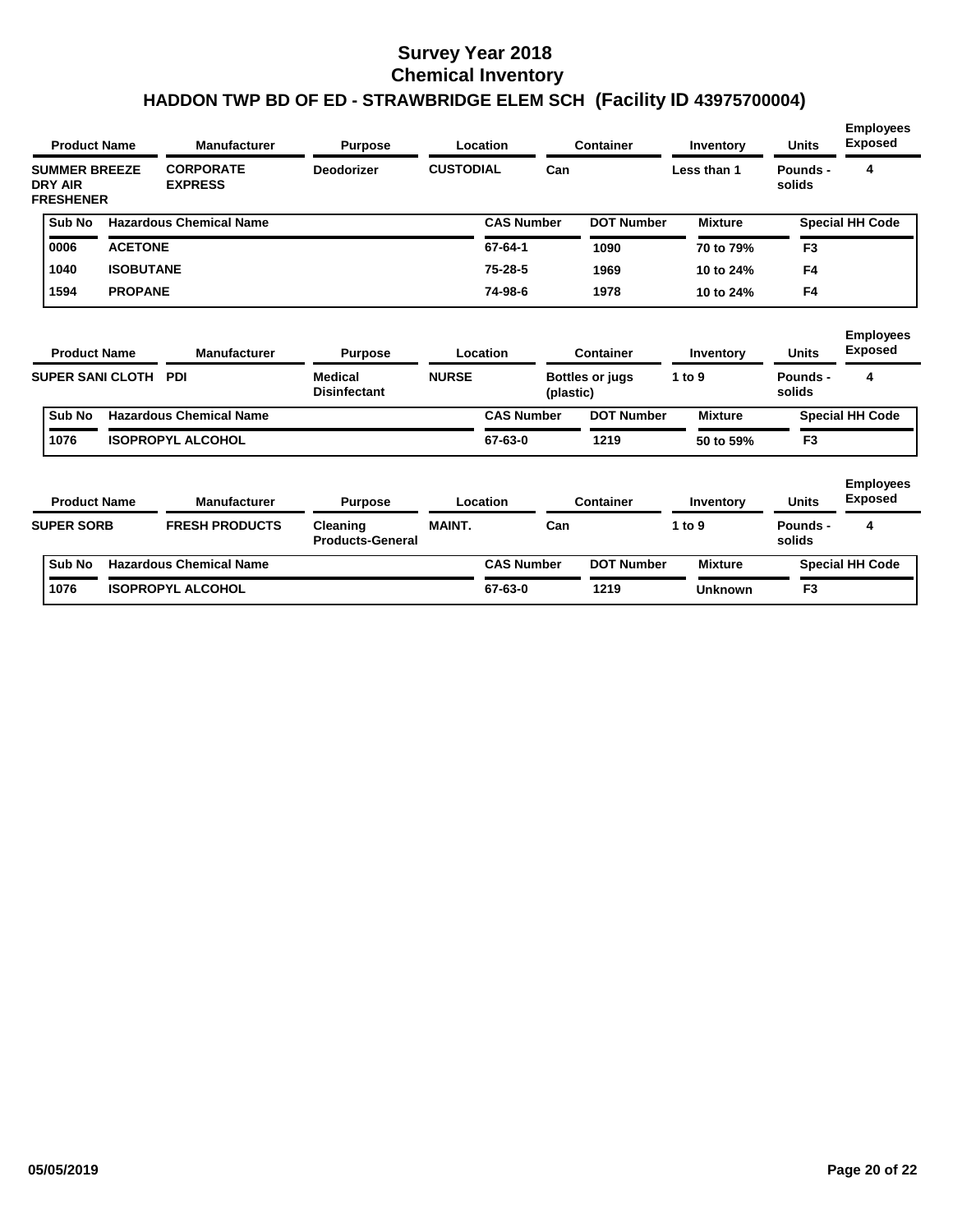| <b>Product Name</b>                 |                   | <b>Manufacturer</b>                   | <b>Purpose</b>                                     |               | <b>Location</b>   | <b>Container</b>  | Inventory      | <b>Units</b>         | <b>Employees</b><br><b>Exposed</b> |
|-------------------------------------|-------------------|---------------------------------------|----------------------------------------------------|---------------|-------------------|-------------------|----------------|----------------------|------------------------------------|
| <b>WATER BASED</b><br><b>PAINTS</b> |                   | <b>ASSORTED</b>                       | Paint (Spray, Oil<br><b>Based, Latex</b><br>Based) | <b>MAINT.</b> | Can               |                   | 10 to 99       | Gallons -<br>liquids | 4                                  |
| Sub No                              |                   | <b>Hazardous Chemical Name</b>        |                                                    |               | <b>CAS Number</b> | <b>DOT Number</b> | <b>Mixture</b> |                      | <b>Special HH Code</b>             |
| 0103                                |                   | <b>AMMONIUM HYDROXIDE</b>             |                                                    |               | 1336-21-6         | 2672              | <b>Unknown</b> | CO                   |                                    |
| 0275                                |                   | <b>2-BUTOXY ETHANOL</b>               |                                                    |               | 111-76-2          | 2369              | <b>Unknown</b> | CA                   |                                    |
| 0342                                |                   | <b>CARBON BLACK</b>                   |                                                    |               | 1333-86-4         | 1361              | <b>Unknown</b> | CA                   |                                    |
| 0606                                |                   | <b>DIACETONE ALCOHOL</b>              |                                                    |               | 123-42-2          | 1148              | <b>Unknown</b> |                      |                                    |
| 0616                                |                   | SILICA, AMORPHOUS DIATOMACEOUS EARTH  |                                                    |               | 61790-53-2        |                   | <b>Unknown</b> |                      |                                    |
| 0758                                |                   | <b>DIMETHYL ETHER</b>                 |                                                    |               | 115-10-6          | 1033              | <b>Unknown</b> | F4                   |                                    |
| 0773                                |                   | <b>DI-n-BUTYL PHTHALATE</b>           |                                                    |               | 84-74-2           | 3082              | <b>Unknown</b> | <b>TE</b>            |                                    |
| 0844                                |                   | <b>ETHYL ALCOHOL</b>                  |                                                    |               | 64-17-5           | 1170              | <b>Unknown</b> |                      | CA,F3,MU,TE                        |
| 0878                                |                   | <b>ETHYLENE GLYCOL</b>                |                                                    |               | $107 - 21 - 1$    | 3082              | <b>Unknown</b> |                      |                                    |
| 1036                                | <b>IRON OXIDE</b> |                                       |                                                    |               | 1309-37-1         |                   | <b>Unknown</b> |                      |                                    |
| 1076                                |                   | <b>ISOPROPYL ALCOHOL</b>              |                                                    |               | 67-63-0           | 1219              | <b>Unknown</b> | F <sub>3</sub>       |                                    |
| 1268                                |                   | <b>METHYL ISOBUTYL KETONE</b>         |                                                    |               | 108-10-1          | 1245              | <b>Unknown</b> | F <sub>3</sub>       |                                    |
| 1613                                |                   | PROPYLENE GLYCOL MONOMETHYL ETHER     |                                                    |               | 107-98-2          | 3092              | <b>Unknown</b> | F <sub>3</sub>       |                                    |
| 1657                                |                   | <b>SILICA, CRISTOBALITE</b>           |                                                    |               | 14464-46-1        |                   | <b>Unknown</b> | CA                   |                                    |
| 1659                                | <b>MICA</b>       |                                       |                                                    |               | 12001-26-2        |                   | <b>Unknown</b> |                      |                                    |
| 1660                                |                   | <b>SILICA, QUARTZ</b>                 |                                                    |               | 14808-60-7        |                   | <b>Unknown</b> | CA                   |                                    |
| 1773                                |                   | TALC (NOT CONTAINING ASBESTOS FIBERS) |                                                    |               | 14807-96-6        |                   | <b>Unknown</b> |                      |                                    |
| 1861                                |                   | TITANIUM DIOXIDE                      |                                                    |               | 13463-67-7        |                   | <b>Unknown</b> |                      |                                    |
| 1998                                |                   | <b>VINYL ACETATE</b>                  |                                                    |               | 108-05-4          | 1301              | <b>Unknown</b> | CA,F3                |                                    |
| 2037                                | <b>ZINC OXIDE</b> |                                       |                                                    |               | 1314-13-2         | 3077              | <b>Unknown</b> |                      |                                    |
| 3510                                |                   | SILICA, AMORPHOUS, PRECIPITATE & GEL  |                                                    |               | 112926-00-8       |                   | <b>Unknown</b> |                      |                                    |
| 3595                                |                   | <b>PROPYLENE GLYCOL</b>               |                                                    |               | $57 - 55 - 6$     |                   | <b>Unknown</b> |                      |                                    |
| 3716                                |                   | <b>1-METHYL-2-PYRROLIDONE</b>         |                                                    |               | 872-50-4          | 1993              | <b>Unknown</b> | <b>TE</b>            |                                    |
| 4000                                |                   | <b>BARIUM SULFATE</b>                 |                                                    |               | 7727-43-7         | 1564              | <b>Unknown</b> |                      |                                    |
| 4001                                |                   | <b>CALCIUM CARBONATE</b>              |                                                    |               | 1317-65-3         |                   | <b>Unknown</b> |                      |                                    |
| 4016                                | <b>KAOLIN</b>     |                                       |                                                    |               | 1332-58-7         |                   | <b>Unknown</b> |                      |                                    |

| <b>Product Name</b>  |  | <b>Manufacturer</b><br>Location<br><b>Purpose</b> |           |               | Container         |                   | <b>Units</b>   | <b>Employees</b><br><b>Exposed</b> |                        |
|----------------------|--|---------------------------------------------------|-----------|---------------|-------------------|-------------------|----------------|------------------------------------|------------------------|
| <b>WD-40 AEROSOL</b> |  | <b>WD 40 CO.</b>                                  | Lubricant | <b>MAINT.</b> | Can               |                   | Less than 1    | Pounds -<br>solids                 | 4                      |
| Sub No               |  | <b>Hazardous Chemical Name</b>                    |           |               | <b>CAS Number</b> | <b>DOT Number</b> | <b>Mixture</b> |                                    | <b>Special HH Code</b> |
| 0343                 |  | <b>CARBON DIOXIDE</b>                             |           |               | 124-38-9          | 1013              | 1 to $9\%$     |                                    |                        |
| 1736                 |  | <b>STODDARD SOLVENT</b>                           |           |               | 8052-41-3         | 1268              | 50 to 59%      |                                    |                        |